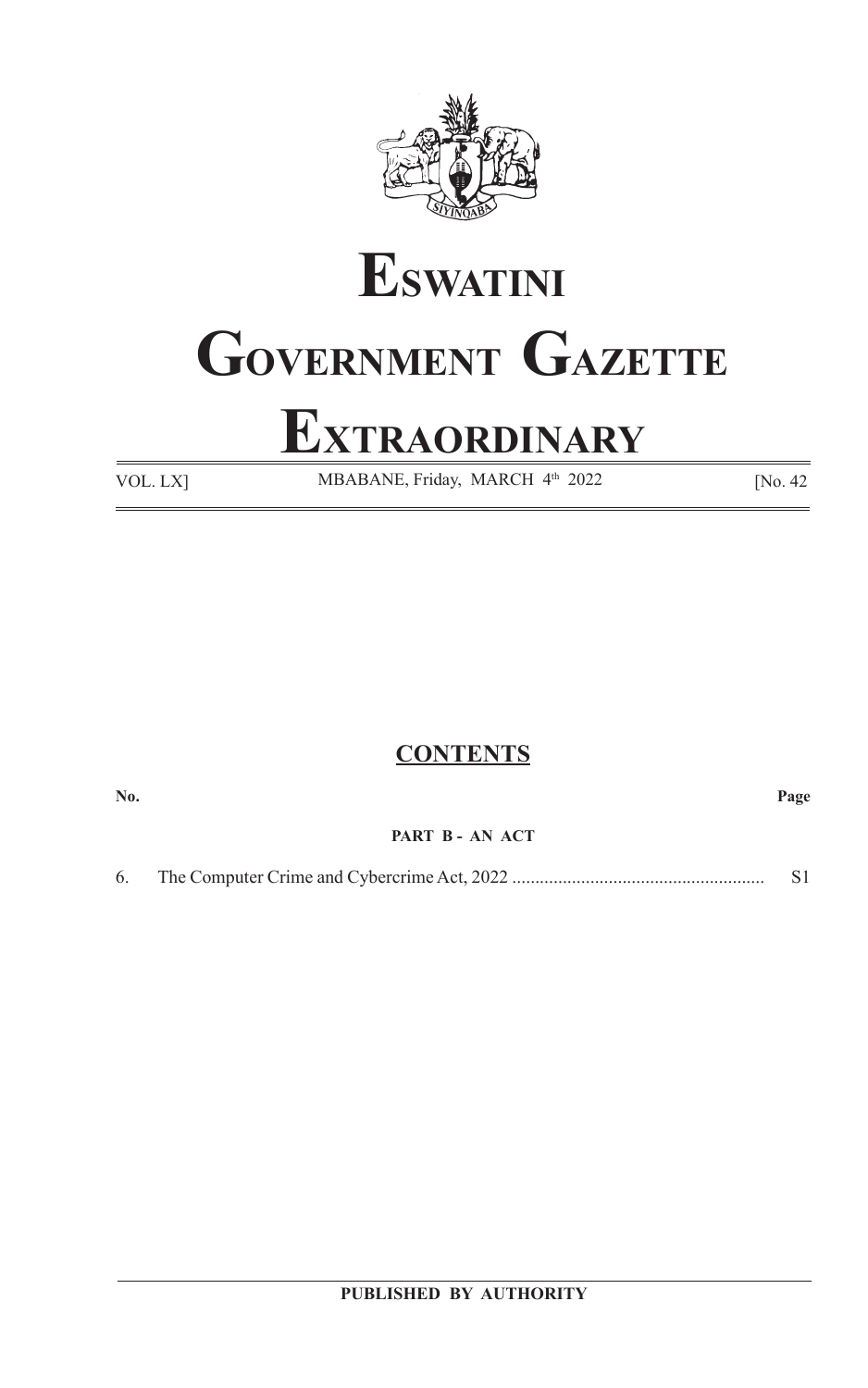S1 **PART B**

# THE COMPUTER CRIME AND CYBERCRIME ACT, 2022

(Act No. 6 of 2022)



**I ASSENT** 

**MSWATI III** KING OF THE KINGDOM OF ESWATINI

........................................, 2022

# **AN ACT ENTITLED**

**AN ACT** to criminalize offences committed against, and through the usage of computer systems and electronic communications networks; to provide for investigation and collection of evidence for computer and network related crimes; to provide for the admission of electronic evidence for such offences, to establish the National Cybersecurity Advisory Council, to give powers to the Commission to regulate and coordinate cybersecurity matters and to provide for incidental matters.

**ENACTED** by the King and the Parliament of the Kingdom of Eswatini.

# **ARRANGEMENT OF SECTIONS**

#### **PART I PRELIMINARY PROVISIONS**

- 1. Short title and commencement
- 2. Interpretation

#### **PART II COMPUTER OFFENCES**

- 3. Illegal access
- 4. Illegal remaining
- 5. Illegal interception
- 6. Illegal data interface
- 7. Data espionage
- 8. Illegal system interference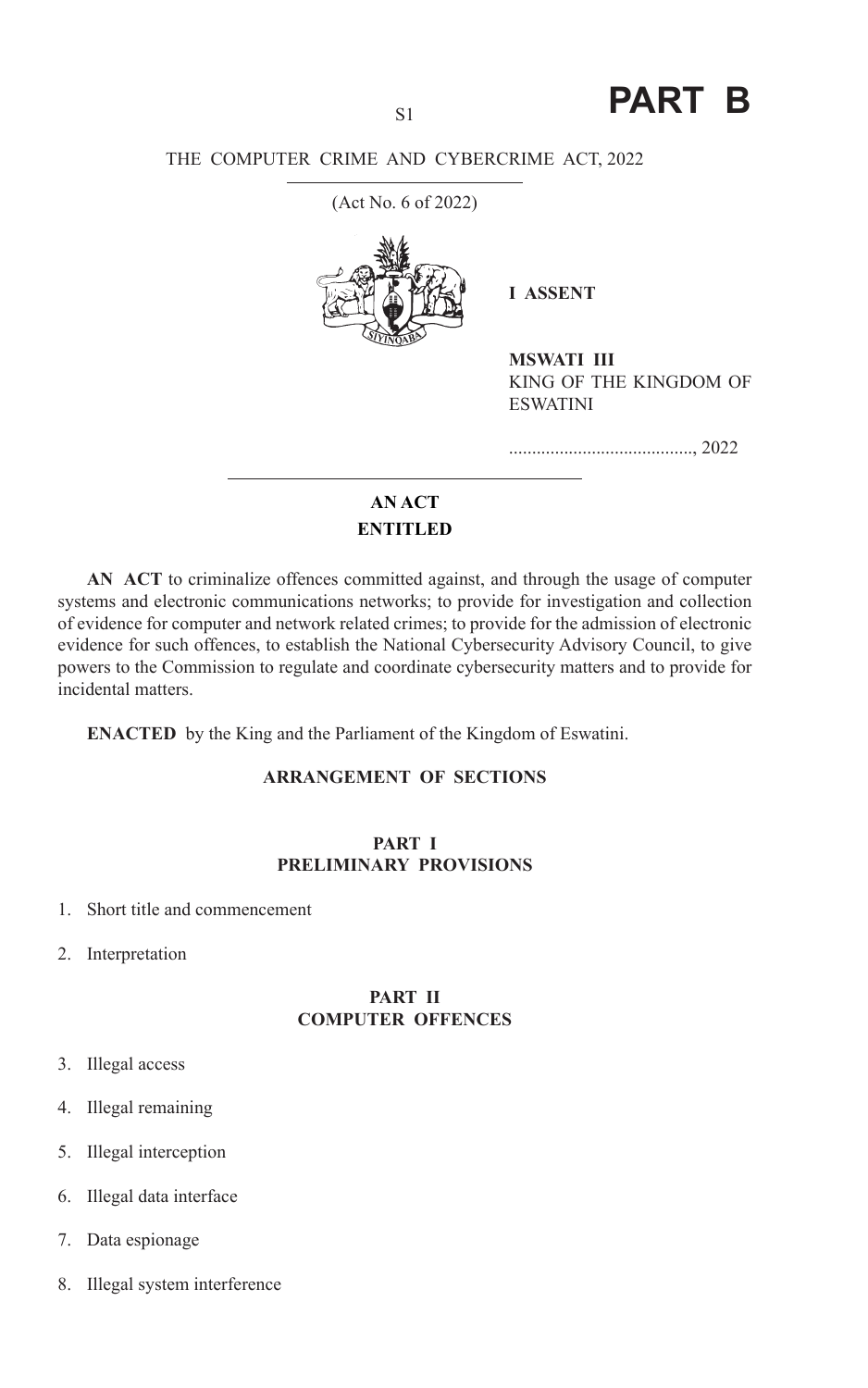- 9. Illegal devices
- 10. Computer-related forgery and uttering
- 11. Computer-related fraud
- 12. Phishing
- 13. Cyberterrorism
- 14. Child pornography
- 15. Prohibition of distribution or publication of pornography
- 16. Identity-related crimes
- 17. Cyber Bullying and Cyber Stalking
- 18. Extortion
- 19. Website Defacement
- 20. Racist and xenophobic material
- 21. Racist, hate speech and xenophobic motivated insult
- 22. Genocide and crimes against humanity
- 23. Trafficking in Humans, Endangered Species and Illegal Merchandize
- 24. Spam or Spamming
- 25. Denial of Service and Botnets
- 26. Disclosure of details of an investigation
- 27. Failure to permit assistance
- 28. Harassment utilizing means of electronic communication
- 29. Violation of intellectual property rights
- 30. Attempting, abetting and conspiring

# **PART III EXTRA TERRITORIAL JURISDICTION**

- 31. Jurisdiction
- 32. Extradition and mutual legal assistance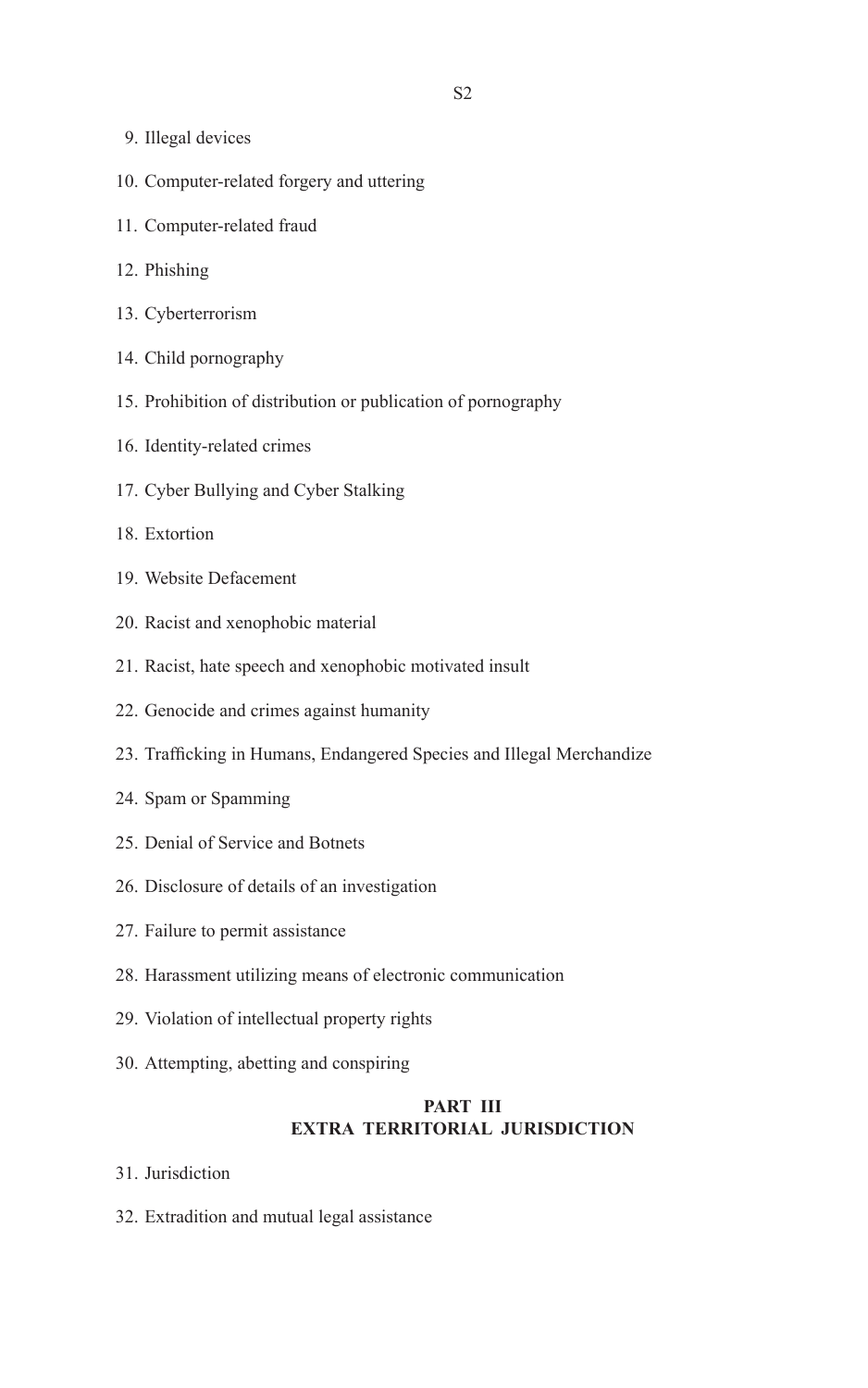#### **PART IV PROCEDURAL LAW**

- 33. Search and seizure
- 34. Assistance
- 35. Production order
- 36. Expedited preservation of traffic data
- 37. Partial disclosure of traffic data
- 38. Collection of traffic data
- 39. Interception of content data
- 40. Forensic tool

#### **PART V LIABILITY**

- 41. No monitoring obligation
- 42. Access provider
- 43. Hosting provider
- 44. Caching provider
- 45. Hyperlinks provider
- 46. Search engine provider

#### **PART VI GENERAL PROVISIONS**

- 47. Limitation of liability
- 48. Forfeiture of assets
- 49. General provision on cybercrimes
- 50. Offence by body corporate or un-incorporated
- 51. Admissibility of Evidence
- 52. Regulations

# **PART I PRELIMINARY PROVISIONS**

#### *Short title and Commencement*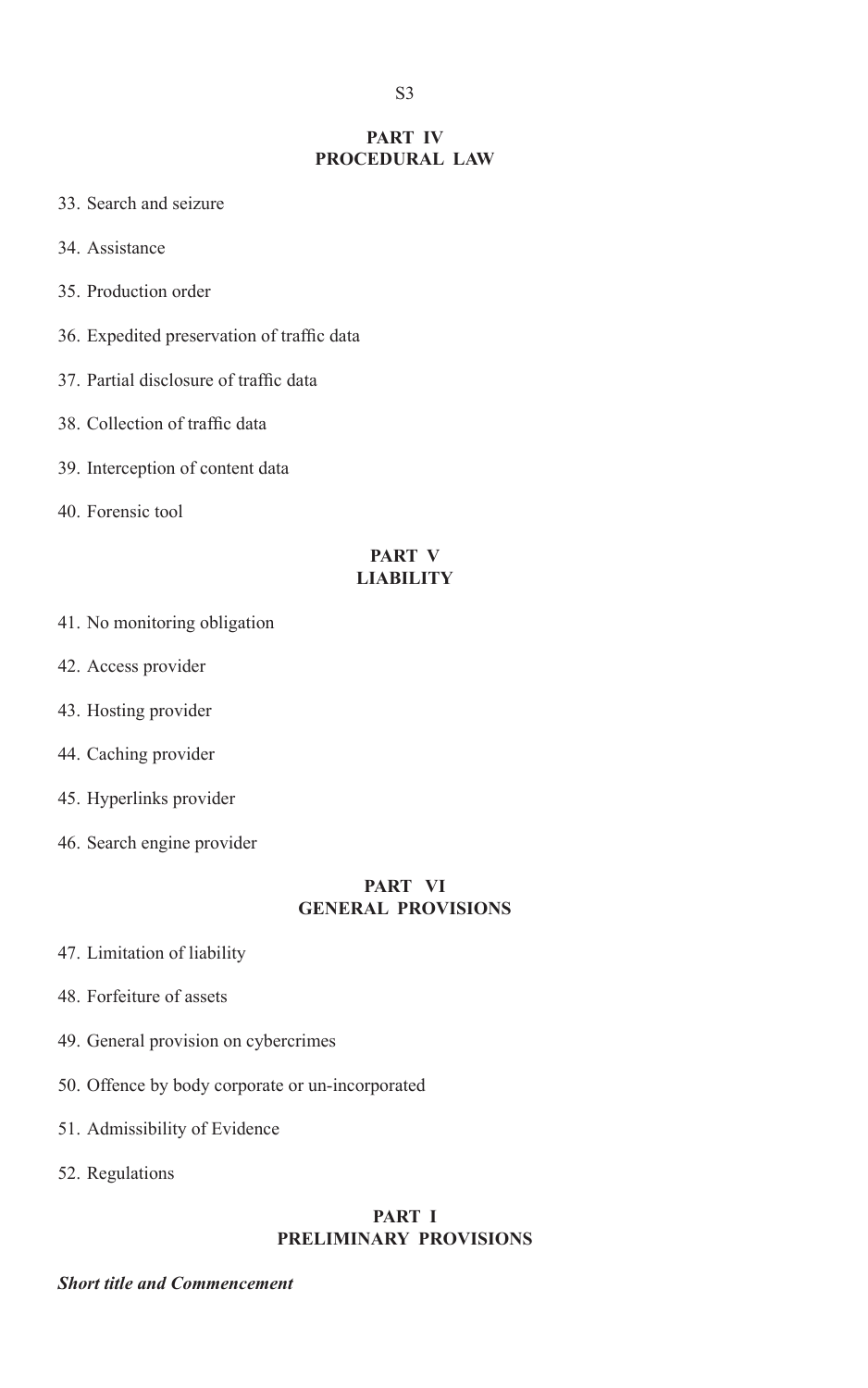1. (1) This Act shall be cited as the Computer Crime and Cybercrime Act, 2022.

(2) This Act shall come into operation on the date of publication in the Government Gazette.

#### *Interpretation*

2. In this Act, unless the context otherwise requires –

"abetting" means to encourage or assist someone to commit a crime or other offence;

"access" in relation to section 3 means logging into a computer system;

"access provider" means any person, natural or juristic, providing an electronic data transmission service by transmitting information provided by or to a user of the service in a communication network or providing access to a communication network;

"caching provider" means any person natural or juristic providing an electronic data transmission service by automatic, intermediate and temporary storing information, performed for the sole purpose of making more efficient the information's onward transmission to other users of the service upon their request;

"child" means a person under the age of eighteen (18) years;

"child pornography" means any material that depicts, presents or represents;

- (a) a child engaged in sexual conduct, or in the nude without a justifiable cause; or
- (b) images representing a child engaged in sexual conduct;

which includes, but is not limited to, any audio, visual or text pornographic material.

"Commission" means the Eswatini Communications Commission established under the Eswatini Communications Commission Act, 2013;

"computer system" or "information system" means a device or a group of inter-connected or related devices, one or more of which, pursuant to a program, performs automatic processing of data or any other function;

"computer data" means any representation of facts, concepts, information (being either texts, audio, video or images) machine-readable code or instructions, in a form suitable for processing in a computer system, including a program suitable to cause a computer system to perform a function;

"computer data storage medium" means any article or material from which information is capable of being reproduced, with or without the aid of any other article or device;

"Court" means a Magistrate Court or the High Court;

"critical infrastructure" means computer systems, devices, networks, computer programs, computer data, vital to the country that the incapacity or destruction of or interference with such systems and assets would have a debilitating impact on, national or economic security,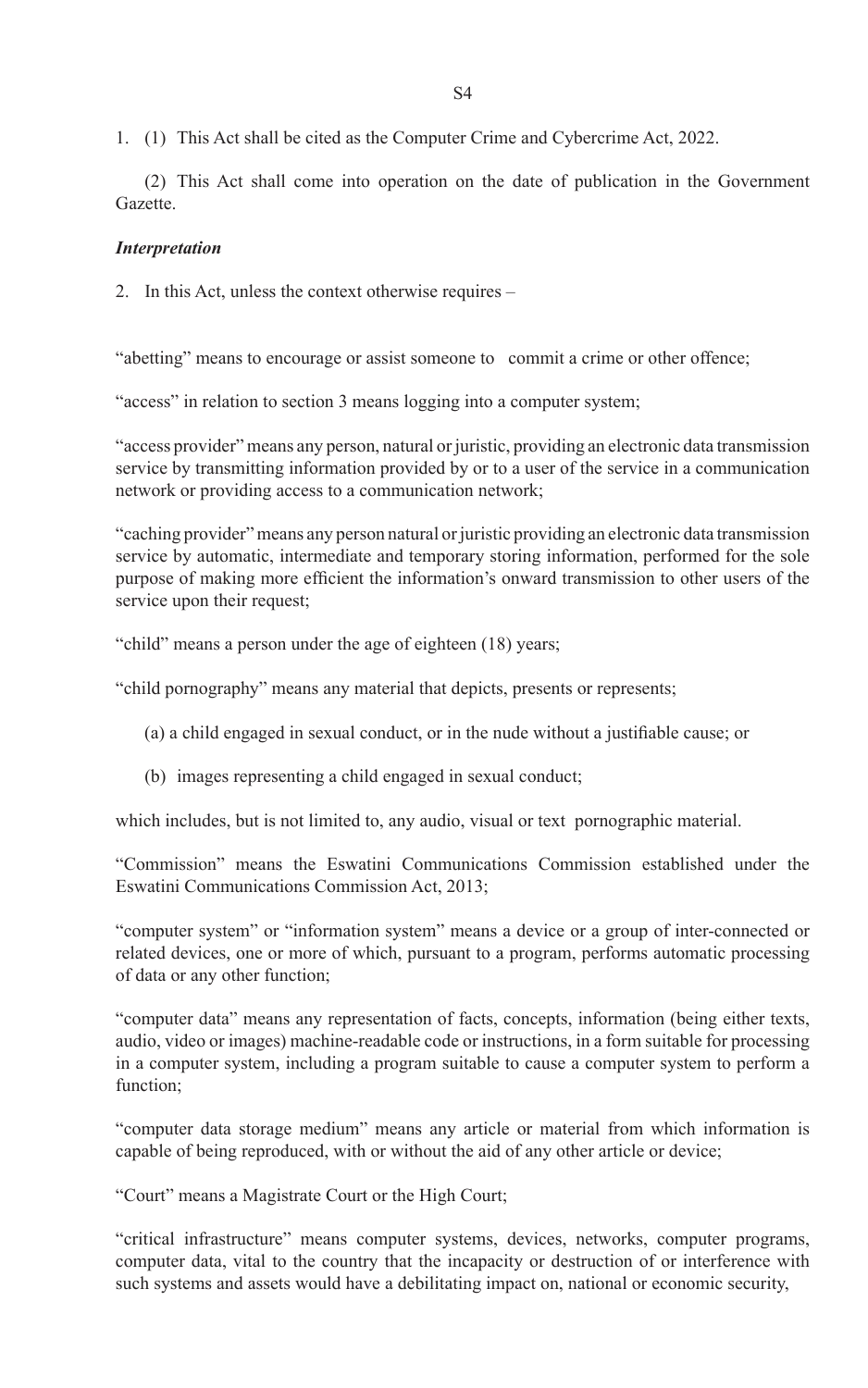national public health and safety, national elections or any combination of those matters; or physical infrastructure, assets or systems declared as such by Government

"cyberbullying" means the use of electronic communication to bully a person typically by sending messages of an intimidating or threatening nature;

"Cybersex" means sexual activity or fantasy which may lead to sexual arousal or pleasure gained through communication, for that purpose, by computer system with another person;

"cyberstalking" means the use of the Internet or other electronic means to inflict repeated unwarranted actions on a natural or juristic person(s). Such actions may include false accusations, defamation, slander, libel, monitoring, identity theft, threats, vandalism, solicitation for sex, or gathering information that may be used to threaten, embarrass or harass; which may result in mental or corporate abuse;

"cyberterrorism" means deliberate actions perpetrated using computer systems with the intention to cause serious harm to human lives, way of life, infrastructure or the economy or to cause fear or terror in a community, nation or group of nations;

"device" includes but is not limited to –

- (a) components of computer systems such as graphic cards, memory chips and processors;
- (b) storage components and systems such as hard drives, memory cards, compact discs, tapes, usb drives;
- (c) input devices such as keyboards, mouse, track pad, scanner and digital cameras and any other gadget that can transfer information to a computer system; or
- (d) output devices such as printers and screens and any other gadget that is able to receive information from a computer system.

"electronic communication" means any transfer of signs, signals or computer data of any nature transmitted in whole or in part by a wire, radio, electromagnetic, photoelectronic or photo optical system;

"extortion" means an act of demanding favour or benefit from a person through coercion, or arising from an advantage one holds over the victim, by threatening to inflict harm to his person, family members, reputation or property by unleashing the advantage he holds over the victim;

"hinder" in relation to a computer system includes but is not limited to –

- (a) cutting the electricity supply to a computer system;
- (b) causing electromagnetic interference to a computer system;
- (c) corrupting a computer system by any means; and
- (d) inputting, transmitting, damaging, deleting, deteriorating, altering or suppressing computer data.

"hosting provider" means any natural or legal person providing an electronic data transmission service by storing information provided by a user of the service;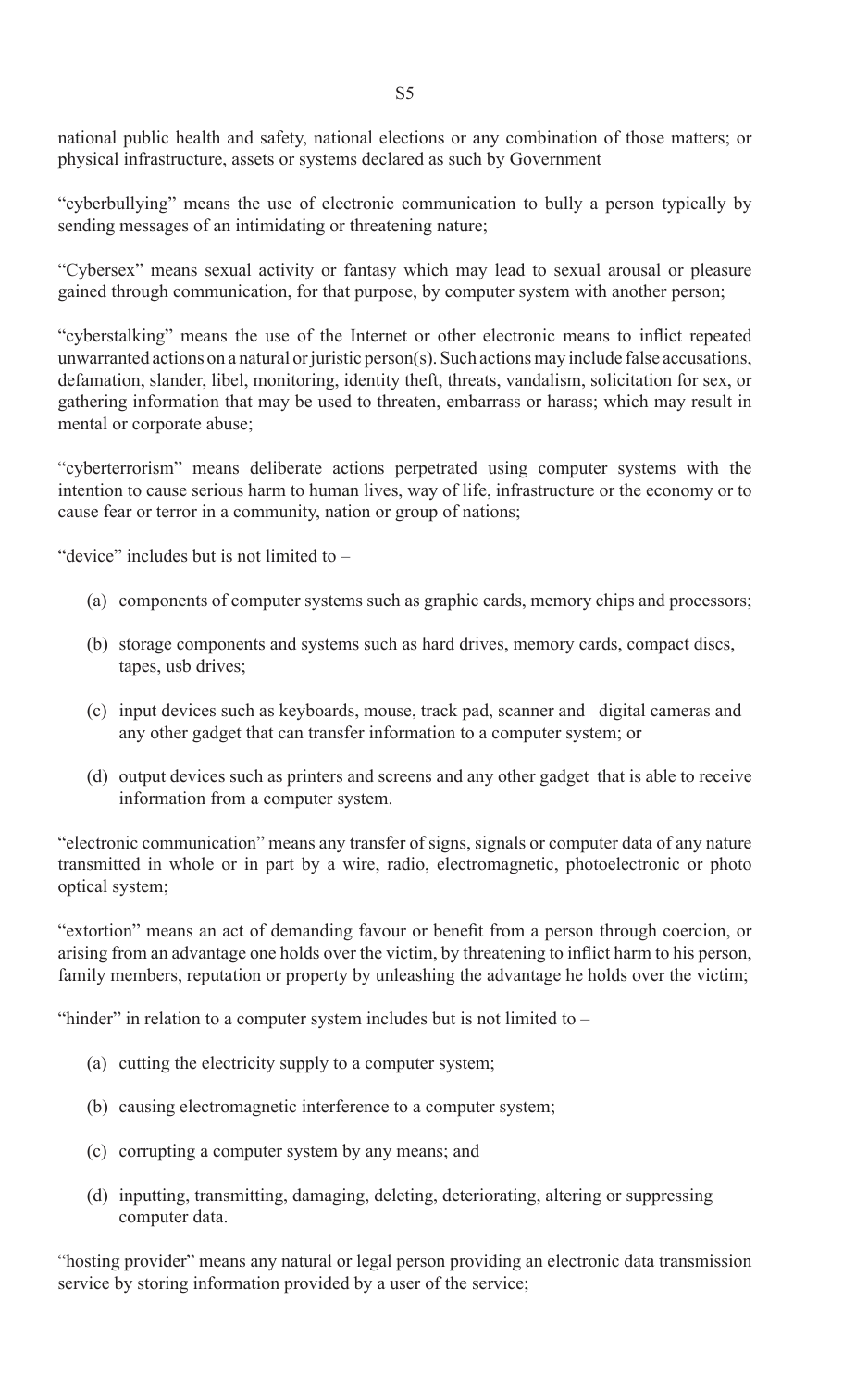"hyperlink" means characteristic or property of an element such as a symbol, word, phrase, sentence, or image that contains information about another source and points to and causes to display another document when executed;

"hyperlink provider" means any natural or legal person providing one or more hyperlinks;

"interception" includes but is not limited to the acquiring, viewing and capturing of any computer data communication whether by wire, wireless, electronic, optical, magnetic, oral or other means, during transmission through the use of any technical device;

"internet service provider" means any natural or legal person mentioned in sections 33 to 38 that provides users' services;

"law enforcement agent" means personnel employed and representing agencies established under an Act of Eswatini with the requisite power to exercise rights given under that Act when undertaking their responsibilities. These may include Royal Eswatini Police, Anti-Corruption Commission, Eswatini Revenue Authority and Eswatini Communications Commission;

"Minister" means the Minister responsible for Information, Communications and Technology;

"multiple electronic mail messages" means a mail message including e-mail and instant messaging sent to more than one recipient;

"pornography" means a visual, text or audio presentation, simulated or real of –

- (a) a person who is, or is depicted as participating in or assisting another person to engage in sexual act or sexual violations or lewd display of nudity which is intended for sexual gratification;
- (b) explicit sexual conduct which degrades a person or which constitutes incitement to cause harm; or
- (c) a sexual act between a person and an animal.

"racist, xenophobic and hate speech," means any material, including but not limited to any image, video, audio recording or any other representation of ideas or theories, which advocates, promotes or incites hatred, discrimination or violence, against any individual or group of individuals; which may be based on race, colour, descent, national or ethnic origin, religion, creed or social or economic standing, political opinion or disability;

"remote forensic tool" means an investigative tool including software or hardware installed on or in relation to a computer system or part of a computer system and used to perform tasks that include but are not limited to keystroke logging or transmission of an IP-address.

"seize" includes: -

- (a) activating any onsite computer system and or computer data storage media;
- (b) making and retaining a copy of computer data, including by using onsite equipment;
- (c) maintaining the integrity of the relevant stored computer data;
- (d) rendering inaccessible or removing, computer data in the accessed computer system;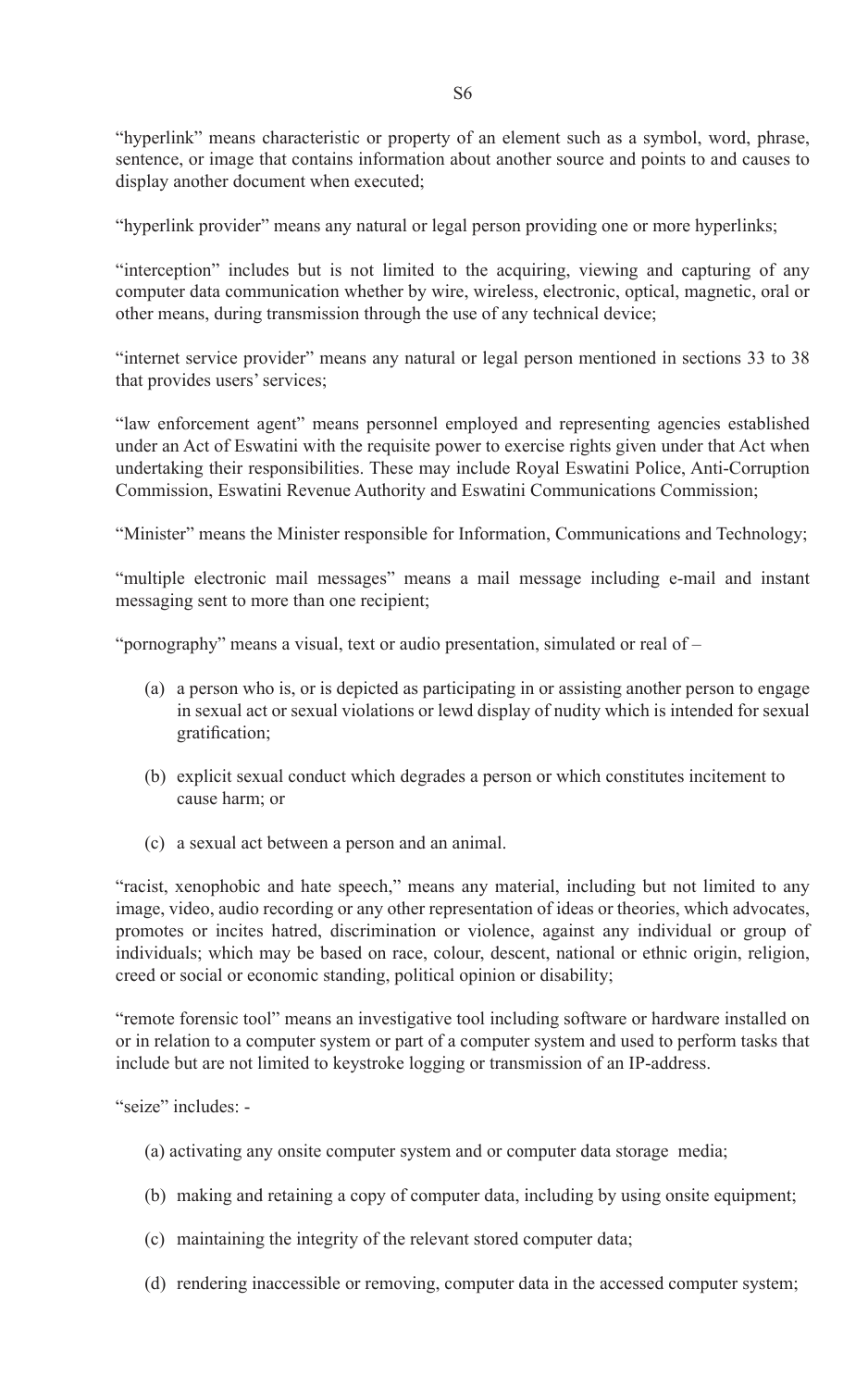- (e) taking a printout of output of computer data; or
- (f) securing or taking custody of a computer system or part of it or a computer-data storage medium.

"sexual grooming" means intentionally befriending or establishing an emotional connection with a child, or an adult who is legally not able to consent, to train them to agree to participate. or lower their inhibitions, in acts of sexual abuse or exploitation;

"spamming" or "spam" is the use of messaging systems to send unsolicited mail messages, text messages or adverts, usually for marketing or promotional purposes to customers, former or potential customers or other recipients;

"spoofing" means hiding the actual source address or identity behind another identity to appear as if the email or information is from the legitimate address;

"traffic data" means computer data that relates to a communication by means of a computer system and generated by a computer system that is part of the chain of electronic communication; and may show one or more of the following, the communication's origin, destination, route, time, date, size, duration or the type of underlying services;

"thing" includes but is not limited to –

- (a) a computer system or part of a computer system;
- (b) another computer system, if-
	- (i) computer data from that computer system is available to the first computer system being searched; and
	- (ii) there are reasonable grounds for believing that the computer data sought is stored in the other computer system; or
- (c) a computer data storage medium;

"trafficking" means initiating, carrying out, or being party to, actively or passively, an act of moving or facilitating the illegal movement or illegal transportation of people, animals, plants, money or goods within a country or across international borders for trade purposes to fulfil personal goals through the use of a computer system;

"uttering" means the publishing as true a false, forged, altered or counterfeit record, instrument, or other writing knowing it to be false, altered, forged or counterfeit, with intent to injure or defraud;

"website defacement" means the act of attacking a website by changing the visual appearance, adding, changing, deleting or replacing content by a party or parties not authorized by the website owner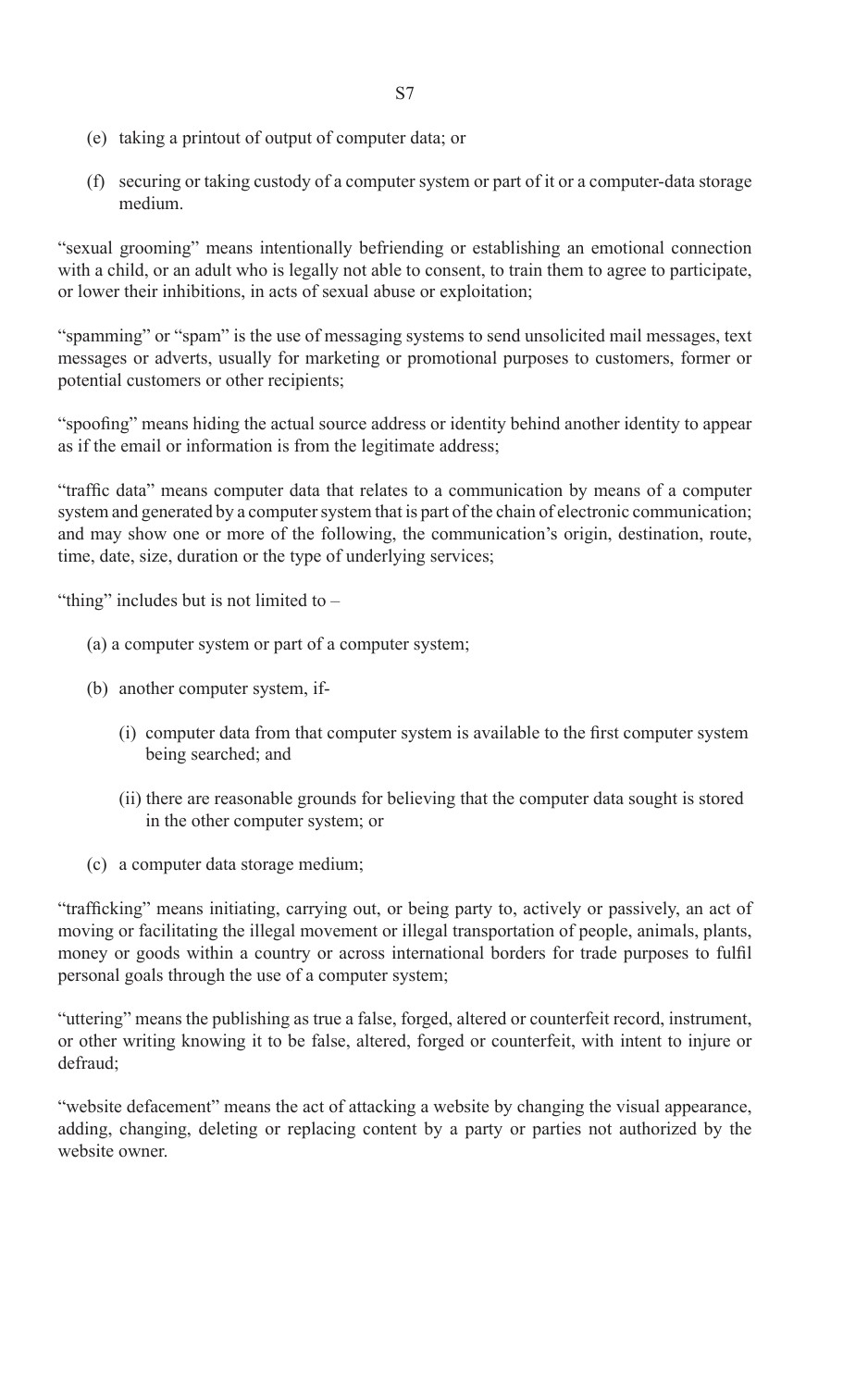#### **PART II OFFENCES AND PENALTIES**

#### *Illegal Access*

3. (1) A person who intentionally, without lawful excuse or justification or in excess of a lawful excuse or justification, accesses the whole or any part of a computer system commits an offence, and is liable, on conviction, to a fine not exceeding three hundred (300) thousand Emalangeni or to imprisonment for a period not exceeding three (3) years or both.

(2) Where the person who accesses a computer system in subsection (1) infringes security measures with the intention of obtaining computer data, that person shall on conviction be liable to a fine not exceeding five hundred (5) thousand Emalangeni or to imprisonment not exceeding five (5) years or both.

#### *Illegally remaining logged onto a computer*

4. (1) A person who intentionally, without lawful excuse or justification, infringes security measures or with the intention of obtaining computer data or with other dishonest intent, remains logged in a computer system or part of a computer system or continues to use a computer system commits an offence and is liable, on conviction, to a fine not exceeding one hundred (1) thousand Emalangeni or to imprisonment for a period not exceeding three (3) years or both.

#### *Illegal interception*

5. (1) A person who intentionally without lawful excuse or justification or in excess of a lawful excuse or justification, intercepts, by electronic means –

- (a) any non-public transmission to, from or within a computer system; or
- (b) electromagnetic emissions from a computer system -

commits an offence and is liable, on conviction, to a fine not exceeding three hundred (300) thousand Emalangeni or to imprisonment for a period not exceeding three (3) years or both.

# *Illegal data interference*

6. (1) Subject to subsections 2 and 5, a person who, intentionally and without lawful excuse or justification, or in excess of a lawful excuse or justification does any of the following acts –

- (a) damages or deteriorates computer data;
- (b) deletes computer data;
- (c) alters computer data;
- (d) renders computer data meaningless, useless or ineffective;
- (e) obstructs, interrupts or interferes with the lawful use of computer data;
- (f) obstructs, interrupts or interferes with any person in the lawful use of computer data; or
- (g) denies access to computer data to any person authorized to access it,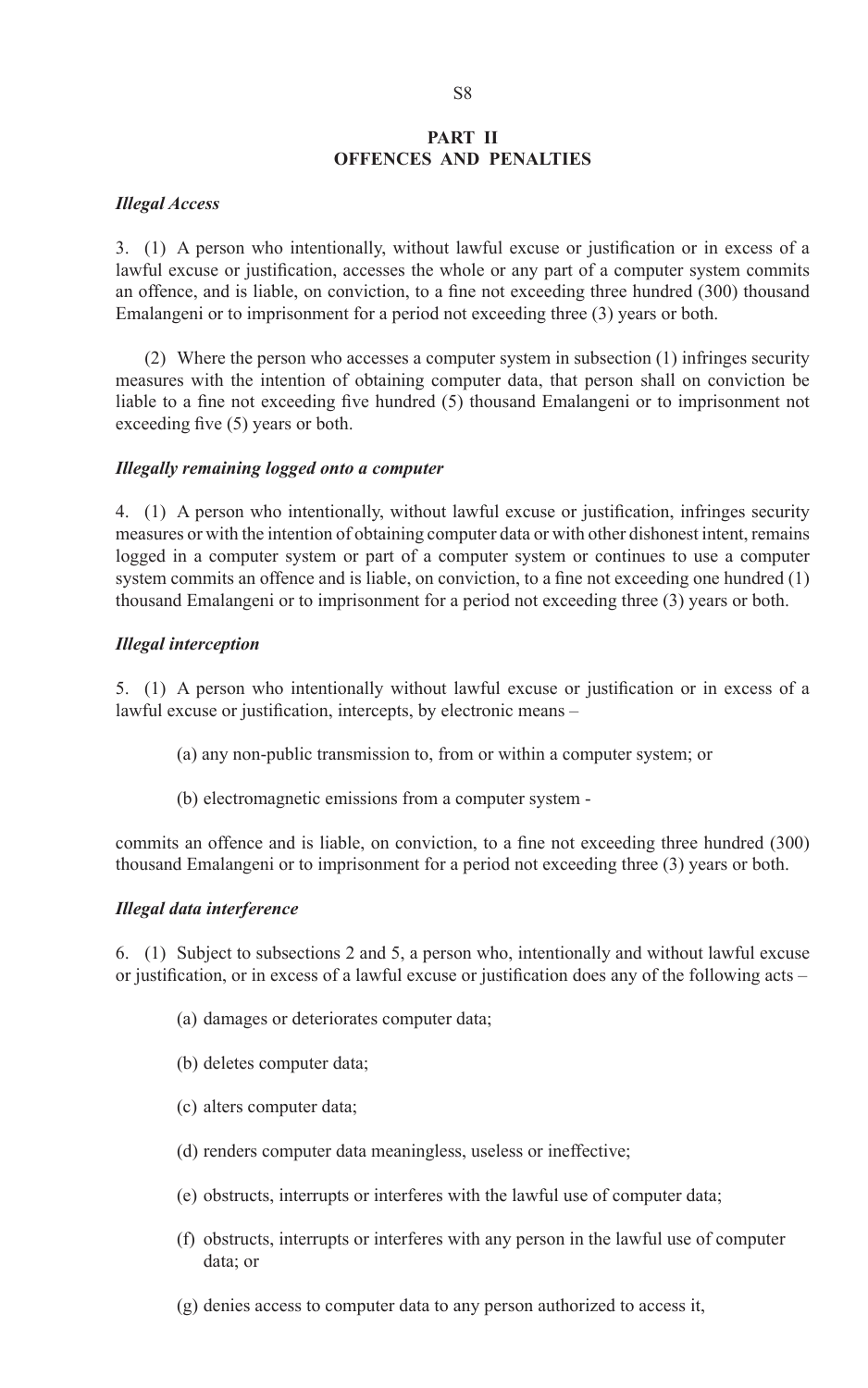commits an offence and is liable, on conviction, to a fine not exceeding five hundred (5) thousand Emalangeni or to imprisonment for a period not exceeding three (3) years or both.

 (2) A person, who intentionally and without lawful excuse or justification or in excess of a lawful excuse or justification commits any act described in this section, in order to deny access, including a partial denial of service to any person authorised to access it, commits an offence and is liable, on conviction, to a fine not exceeding five hundred (5) thousand Emalangeni or to imprisonment for a period not exceeding three (3) years or both.

 (3) A person who intentionally and without lawful excuse or justification or in excess of a lawful excuse or justification-

- (a) communicates, discloses or transmits any computer data, program, access code or command to any person not authorized to access the computer data, program, code or command;
- (b) accesses or destroys any computer data, for purposes of concealing information necessary for an investigation into the commission or otherwise of an offence; or
- (c) receives computer data that that person is not authorized to receive,

commits an offence and is liable, on conviction, to a fine not exceeding five hundred (5) thousand Emalangeni or to imprisonment for a period not exceeding three (3) years or both.

 (4) A person, who intentionally and without lawful excuse or justification or in excess of a lawful excuse or justification destroys or alters computer data where that data is required to be kept or maintained by a law in force or any evidence in relation to any proceeding under this Act  $by -$ 

- (a) creating, destroying, mutilating, removing or modifying data or a program or any other form of information existing within or outside a computer or computer network;
- (b) activating, installing or downloading a program that is designed to create, destroy, mutilate, remove or modify data, program or any other form of information existing within or outside a computer or computer network; or

 (c) creating, altering, or destroying a password, personal identification number, code or method used to access a computer or computer network,

commits an offence and is liable, on conviction, to imprisonment for a period not exceeding ten (10) years or a fine not exceeding five hundred (5) thousand Emalangeni, or both.

- (5) A person shall not be liable under this section where the person
	- (a) is acting pursuant to measures that can be taken under Part V of this Act; or
	- (b) is acting on the basis of any other statutory power.

(6) Where an offence under this section is committed in relation to data that is in a critical database or that is concerned with national security or the provision of an essential service, the person shall be liable, on conviction, to a fine not exceeding one (1) million Emalangeni or to imprisonment for a period not exceeding ten (10) years.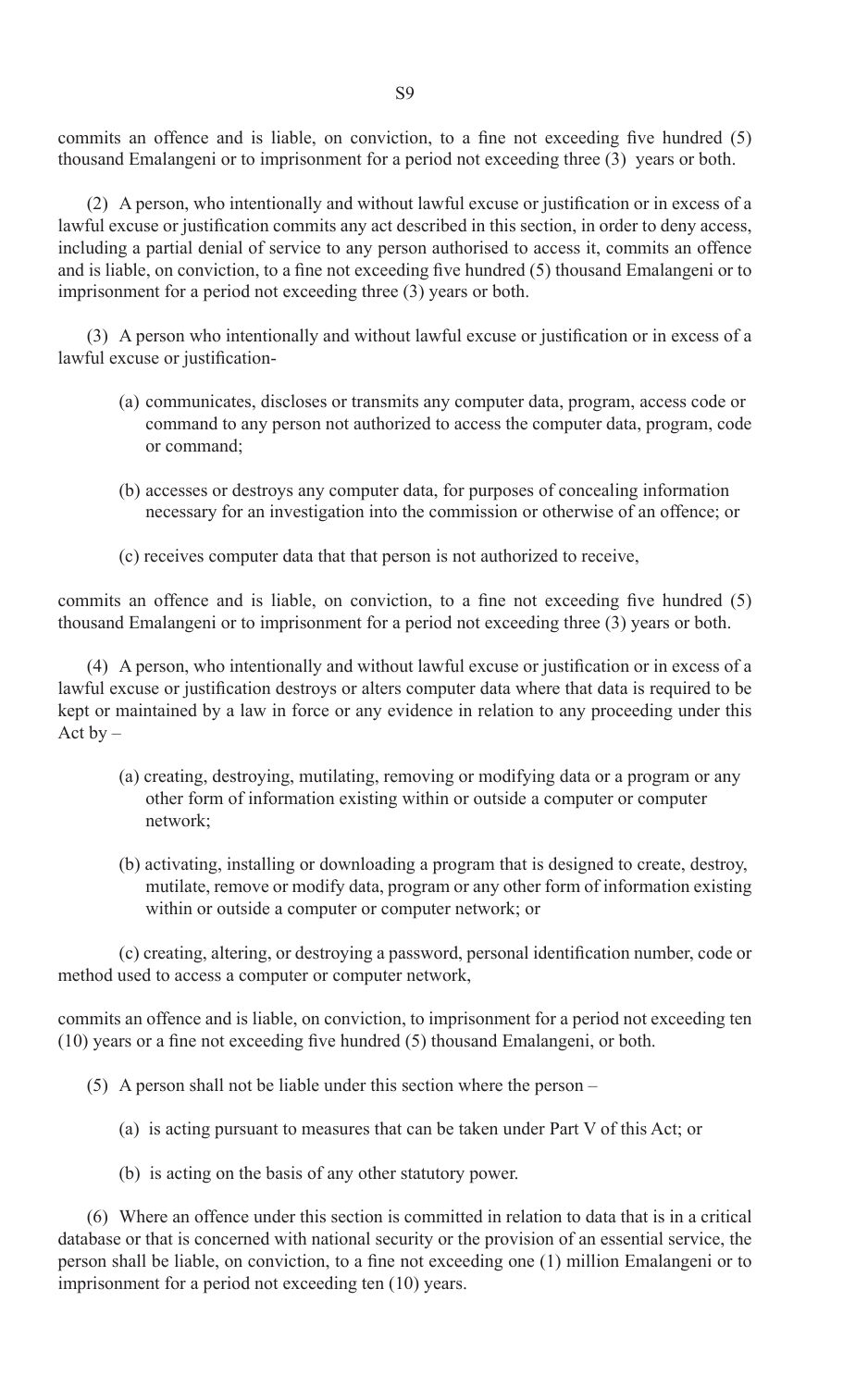(7) For the purposes of this section, it is immaterial whether an illegal interference or any intended effect of it, is permanent or temporary.

#### *Data espionage*

7. A person who, intentionally and without lawful excuse or justification or in excess of a lawful excuse or justification obtains for that person or for another person, computer data which is not meant for that person and which is specially protected against unauthorized access, commits an offence and is liable, on conviction, to a fine not exceeding five hundred (5) thousand Emalangeni or to imprisonment for a period not exceeding four (4) years or both.

#### *Illegal system interference*

8. (1) A person who intentionally and without lawful excuse or justification or in excess of a lawful excuse or justification –

- (a) hinders or interferes with the functioning of a computer system; or
- (b) hinders or interferes with a person who is lawfully using or operating a computer system,

commits an offence and is liable, on conviction, to a fine not exceeding five hundred (5) thousand Emalangeni or to imprisonment for a period not exceeding four (4) years or both.

 (2) A person who intentionally and without lawful excuse or justification or in excess of a lawful excuse or justification, seizes or destroys any computer storage medium, commits an offence and is liable on conviction to a fine not exceeding five hundred (500) thousand Emalangeni or to imprisonment for a period not exceeding four (4) years or both.

(3) A person who intentionally without lawful excuse or justification or in excess of a lawful excuse or justification, hinders or interferes with a computer system that is exclusively for the use of critical infrastructure operations, or in the case in which such is not exclusively for the use of critical infrastructure operations, but is used in critical infrastructure operations and that conduct affects that use or impacts the operations of critical infrastructure, commits an offence, and shall on conviction, be liable to a fine not exceeding one (1) million Emalangeni or to imprisonment for a period not exceeding ten (10) years or both.

#### *Illegal devices*

9. (1) A person who  $-$ 

- (a) intentionally without lawful excuse or justification or in excess of a lawful excuse or justification, produces, sells, introduces, spreads, procures for use, use imports, exports, distributes or otherwise makes available -
	- (i) a device, including a computer program, that is designed or adapted for the purpose of committing an offence under this Part; or
	- (ii) a computer password, access code or similar data by which the whole or any part of a computer system is capable of being accessed; or
	- (iii) a software code that damages a computer or computer system –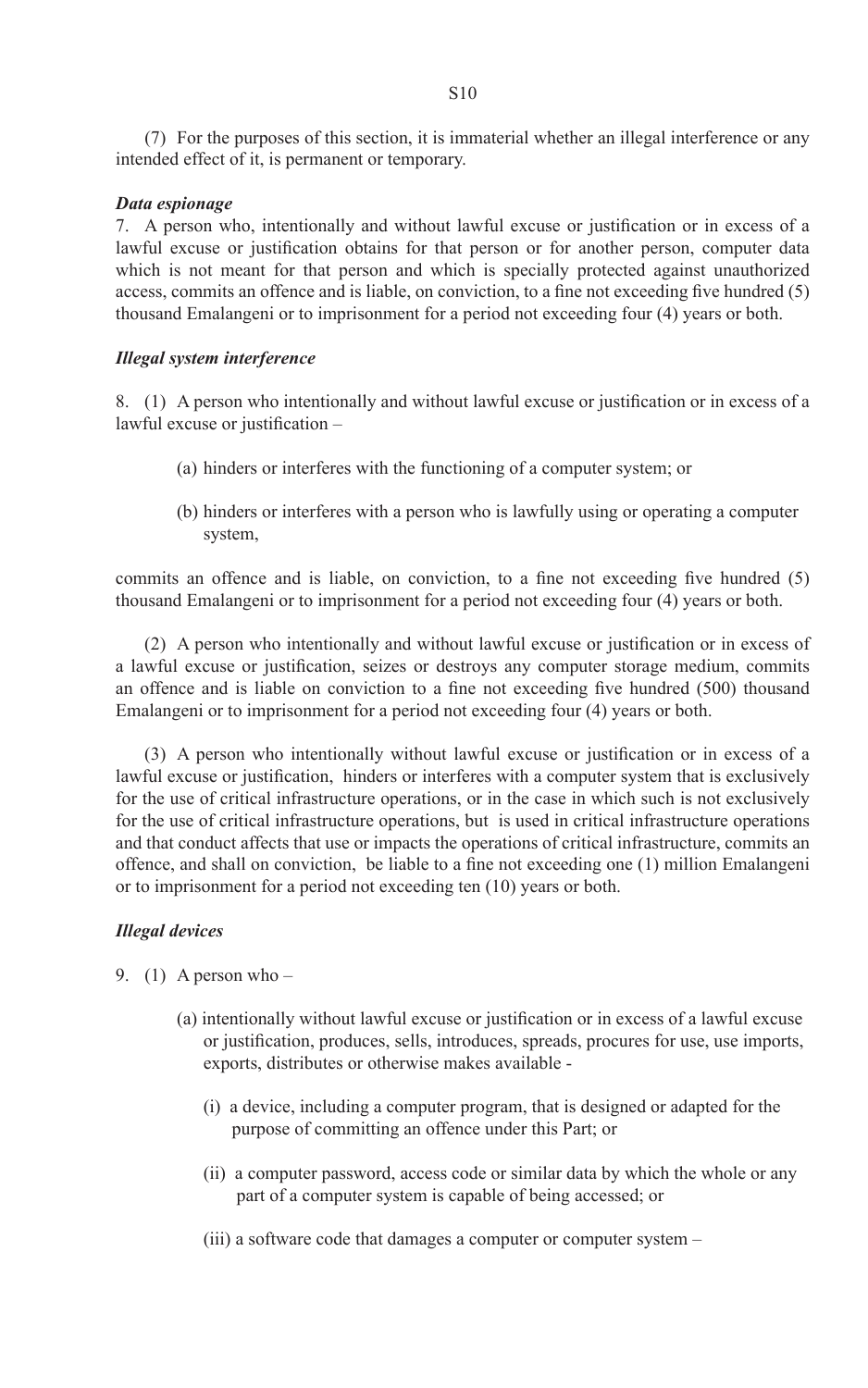- (aa) with the intent that it be used by any person for the purpose of committing an offence as defined under this Part; or
- (bb) has an item mentioned in subparagraph (i) or (ii) in the possession of that person, with the intention that the item be used by any person for the purpose of committing any offence under this Part, commits an offence and is liable on conviction, to a fine not exceeding one million (1) Emalangeni or to imprisonment for a period not exceeding ten (10) years or both.

#### *Computer related forgery and uttering*

10. (1) A person, who intentionally without lawful excuse or justification or in excess of a lawful excuse or justification inputs, alters, deletes, or suppresses computer data, resulting in inauthentic data, with the intention that it be considered or acted upon for legal purposes as if it were authentic, regardless of whether or not the data is directly readable and intelligible, commits an offence and is liable, on conviction, to a fine not exceeding one hundred (1) thousand Emalangeni or to imprisonment for a period not exceeding two (2) years or both.

(2) If the above-mentioned offence is committed by sending out multiple electronic mail messages from or through a computer system, the penalty shall be, on conviction, be one hundred (1) thousand Emalangeni or to imprisonment for a period not exceeding two (2) years or both.

#### *Computer related fraud*

11. A person who intentionally and without lawful excuse or justification or in excess of a lawful excuse or justification causes loss of property to another person by –

- (a) any input, alteration, deletion or suppression of computer data; or
- (b) any interference with the functioning of a computer system,

with a fraudulent or dishonest intention of procuring, without permission, an economic benefit for that person or for another person, commits an offence, and shall on conviction, be liable to a fine not exceeding five hundred (5) thousand Emalangeni or to two (2) times the value of said property, whichever is higher, or to imprisonment for a period not exceeding three (3) years or both.

#### *Phishing*

- 12. A person who, without a lawful excuse or justification, through- (a) an email;
	- (b) spoofed email;
	- (c) website;
	- (d) social media; or
	- (e) text message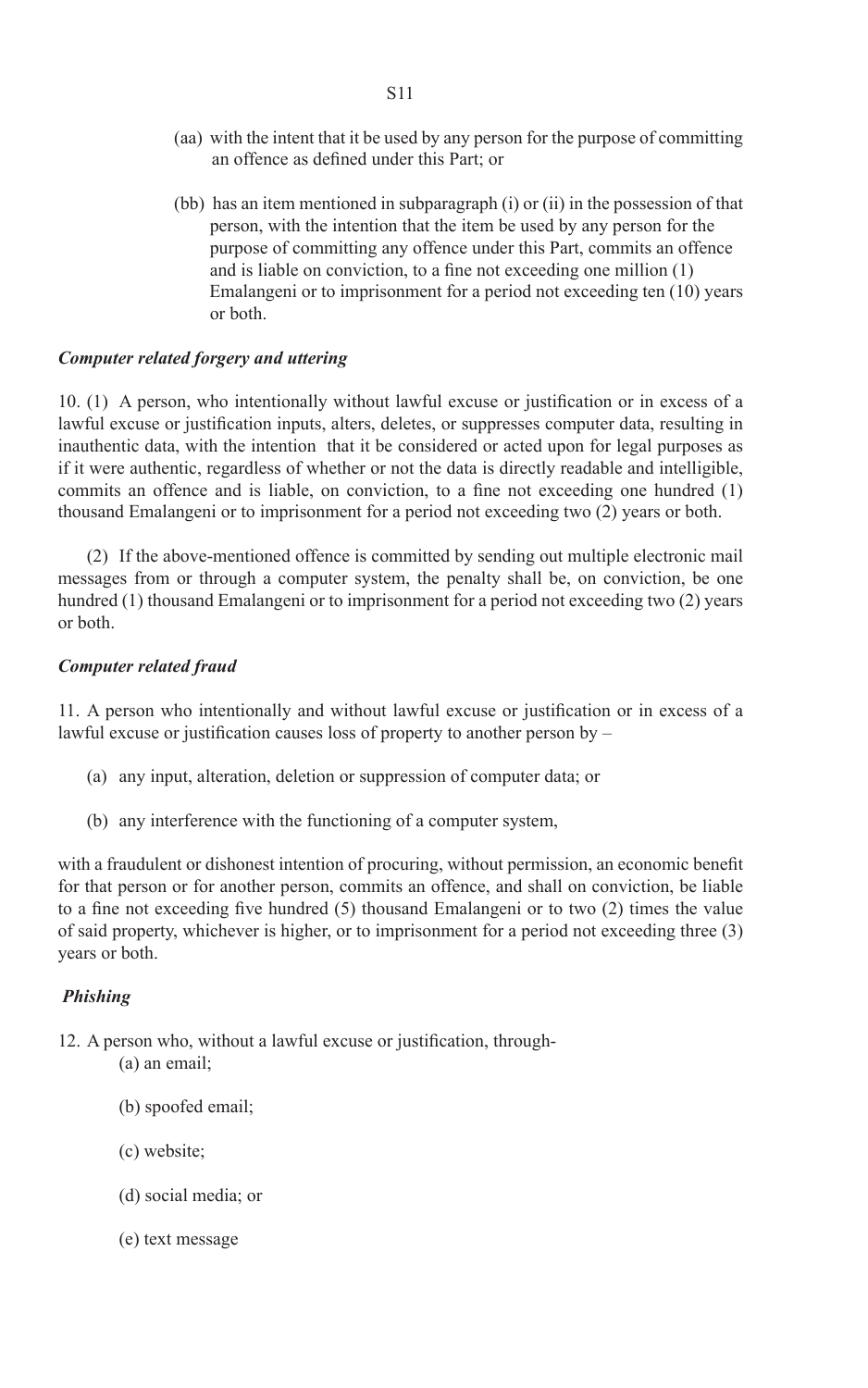lures, deceives or threatens another to give money or other value or to reveal sensitive information, account login details, bank account or credit card information, or the like commits a crime and on conviction is liable to a fine not exceeding one hundred (1) thousand Emalangeni or to imprisonment not exceeding five (5) years or both.

#### *Cyber-terrorism*

13. A person who intentionally without legal justification or legal excuse, using a computer system-

- (a) through conventional methods, launches an attack on telecommunications or computer networks;
- (b) launches attacks using physical devices, computer programs or other electronic means to -
	- (i) render the financial or banking system of the country or city unusable;
	- (ii) compromise the defence system of the country;
	- (iii) seriously disrupt or interfere with the operations of the electricity grid, aviation control system, tax management systems, population register, government payroll and cabinet system; or
- $(c)$  funds or raises funds with the purpose of financing carrying out the acts listed in  $(a)$ and (b),

commits and offence of cyberterrorism and is liable on conviction to a fine not exceeding five hundred (5) thousand Emalangeni or to imprisonment for a period not ten (10) years or both.

#### *Child pornography*

- 14. (1) A person who intentionally and without lawful excuse or justification
	- (a) produces child pornography;
	- (b) offers or makes available child pornography through a computer system;
	- (c) distributes or transmits child pornography through a computer system;
	- (d) procures or obtains child pornography through a computer system for oneself or for another person;
	- (e) possesses child pornography in a computer system or on a computer-data storage medium; or
	- (f) knowingly obtains access to child pornography, through information and communication technologies,

commits an offence and is liable, on conviction, to a fine not exceeding one (1) million Emalangeni or to imprisonment for a period not exceeding ten (10) years or both.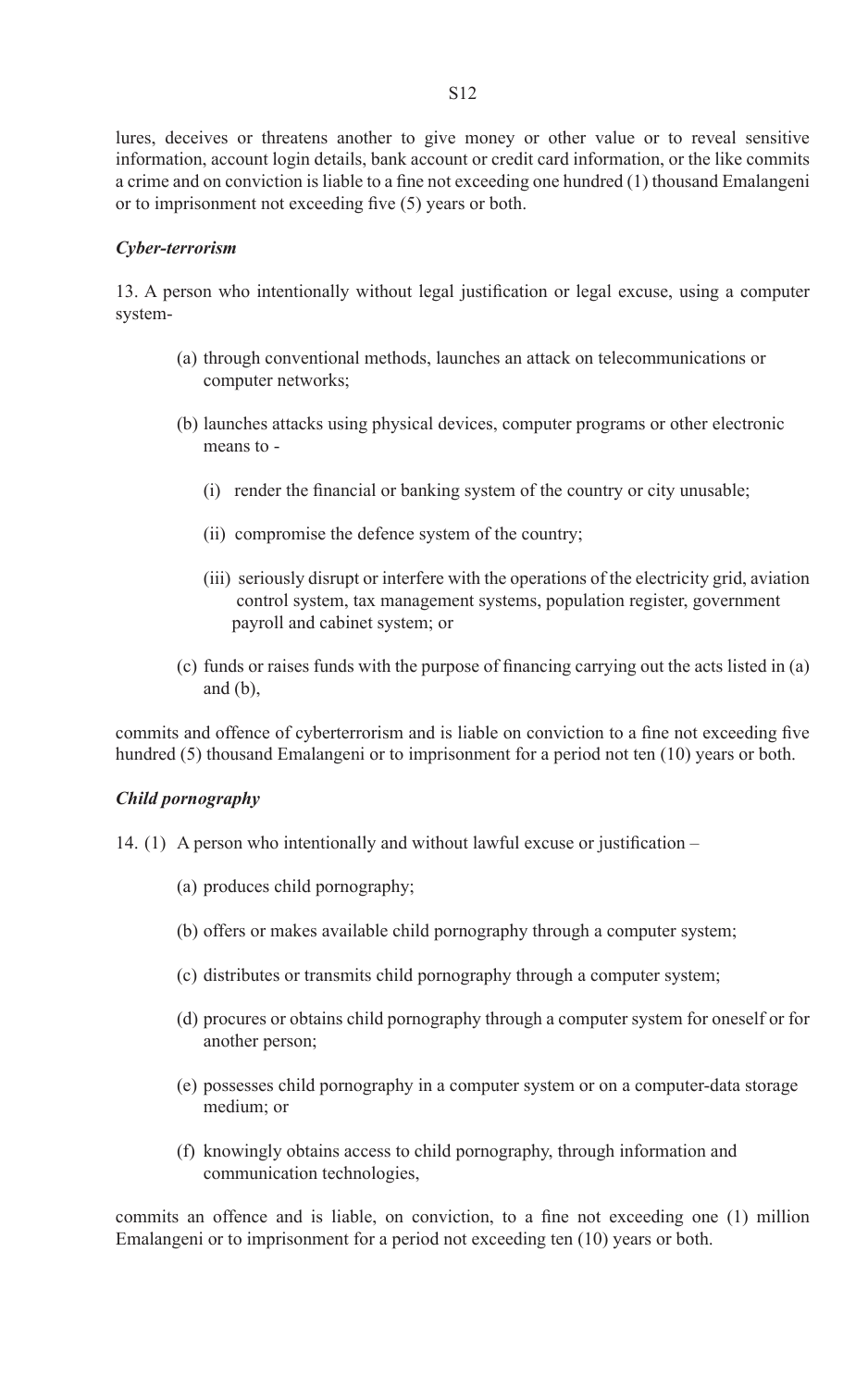(2) It is a defence to a charge of an offence under sub-section (1) (b) to (1) (f) if the person establishes that –

- (a) the child pornography was for a bona fide law enforcement purpose; or
- (b) the conduct that is alleged to constitute the offence was for a genuine artistic, educational, legal, medical, scientific or public benefit purpose, including Eswatini cultural events.

 (3) A person who intentionally, without lawful excuse or justification or in excess of a lawful excuse or justification makes pornography available to one or more children through a computer system or facilitates the access of children to pornography through a computer system commits an offence and is liable, on conviction, to a fine not exceeding one hundred (1) thousand or to imprisonment for a period not exceeding five (5) years or both.

(4) A person who engages in cybersex with a child or any person who is not legally able to consent, commits an offence and is liable on conviction to a fine not exceeding one hundred (1) thousand or imprisonment for a period not exceeding five (5) years or both.

(5) Any person who subjects a child, or an adult who cannot legally consent, to sexual grooming, commits an offence and is liable on conviction, to a fine not exceeding three hundred (3) thousand Emalangeni or imprisonment for a period not exceeding five (5) years or both.

#### *Prohibition of distribution or publication of pornography*

- 15. (1) A person, who
	- (a) distributes, publishes, advertises or exposes material which is pornographic to child or an adult without the consent of that adult;
	- (b) publishes or exhibits any pornographic material without printing in such his or her name and the prescribed particulars of his or her address or without indicating the age restriction or consumer advice; or
	- (c) broadcasts a pornographic film whether publicly or privately to children or non consenting adults,

commits an offence and on conviction, shall be liable to pay a fine not exceeding one hundred (1) thousand Emalangeni or to a term of imprisonment not exceeding one (1) year or to both.

(2) Where the person referred to under subsection (1) has parental power or control over that child, and that person commits the offence mentioned in subsection (1), that person shall, on conviction, be liable to pay a fine of not exceeding one hundred (1) thousand Emalangeni or to a term of imprisonment not exceeding one (1) year or both.

# *Identity related crimes*

16. A person who intentionally and without lawful excuse or justification or in excess of a lawful excuse or justification, by using a computer system in any stage of the offence, intentionally transfers, acquires, possesses or uses a means of identification of another person with the intention to commit, or to aid or abet, or in connection with, any unlawful activity that, commits an offence and is liable, on conviction, to a fine not exceeding two hundred (2) thousand Emalangeni or to imprisonment for a period not exceeding five (5) years or both.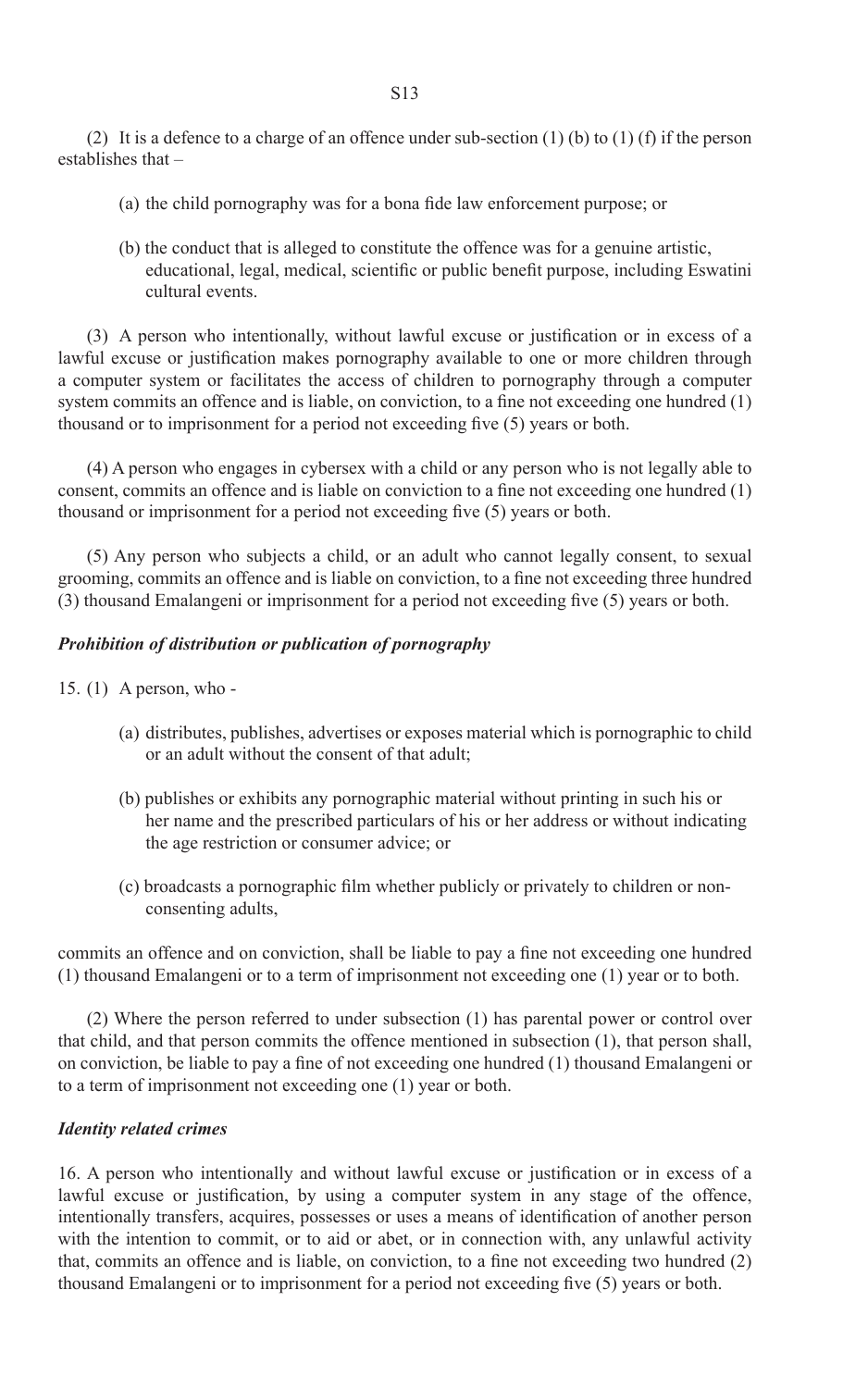# *Cyberbullying and Cyberstalking*

17. (1) A person who intentionally engages or solicits or abets another in the furtherance of cyberbullying of another person commits an offence and is liable, on conviction, to a fine not exceeding one hundred (1) thousand Emalangeni or to imprisonment for a period not exceeding two (2) years or both.

(2) A person who intentionally engages in cyberstalking or solicits or abets another in the furtherance of the act of cyberstalking commits an offence and is liable, on conviction to a fine not exceeding one hundred (1) thousand or to imprisonment for a period not exceeding two (2) years or both.

# *Extortion*

18. Any person who intentionally and unlawfully uses the internet, email or any computer system platform to commit the act of extortion on another person, natural or juristic, commits an offence and is a liable on conviction to a fine not exceeding ten times the amount sought to be extorted or imprisonment for a period not exceeding five (5) years.

#### *Website defacement*

19. A person who intentionally or without lawful excuse commits or participate in the website defacement belonging to another entity commits a crime and is on conviction liable to a fine not exceeding one hundred (1) thousand Emalangeni or imprisonment for a period not exceeding two (2) years or both.

#### *Racist, hate speech or xenophobic material*

20. A person who intentionally and without lawful excuse or justification or in excess of a lawful excuse or justification –

- (a) produces racist, hate speech or xenophobic, material with the intention of distributing it through a computer system;
- (b) offers or makes available racist, hate speech or xenophobic material through a computer system; or
- (c) distributes or transmits racist, hate speech or xenophobic material through a computer system,

commits an offence and is liable, on conviction, to a fine not exceeding two hundred (2) thousand Emalangeni or to imprisonment for a period not exceeding one (1) year or both.

#### *Racist, hate speech and xenophobic motivated insult*

21. A person who intentionally and without lawful excuse or justification or in excess of a lawful excuse or justification publicly, through a computer system, uses language that harms the reputation or feelings of –

 (a) persons for the reason that they belong to a group distinguished by race, colour, descent or national or ethnic origin, as well as religion, if used as a pretext for any of these factors; or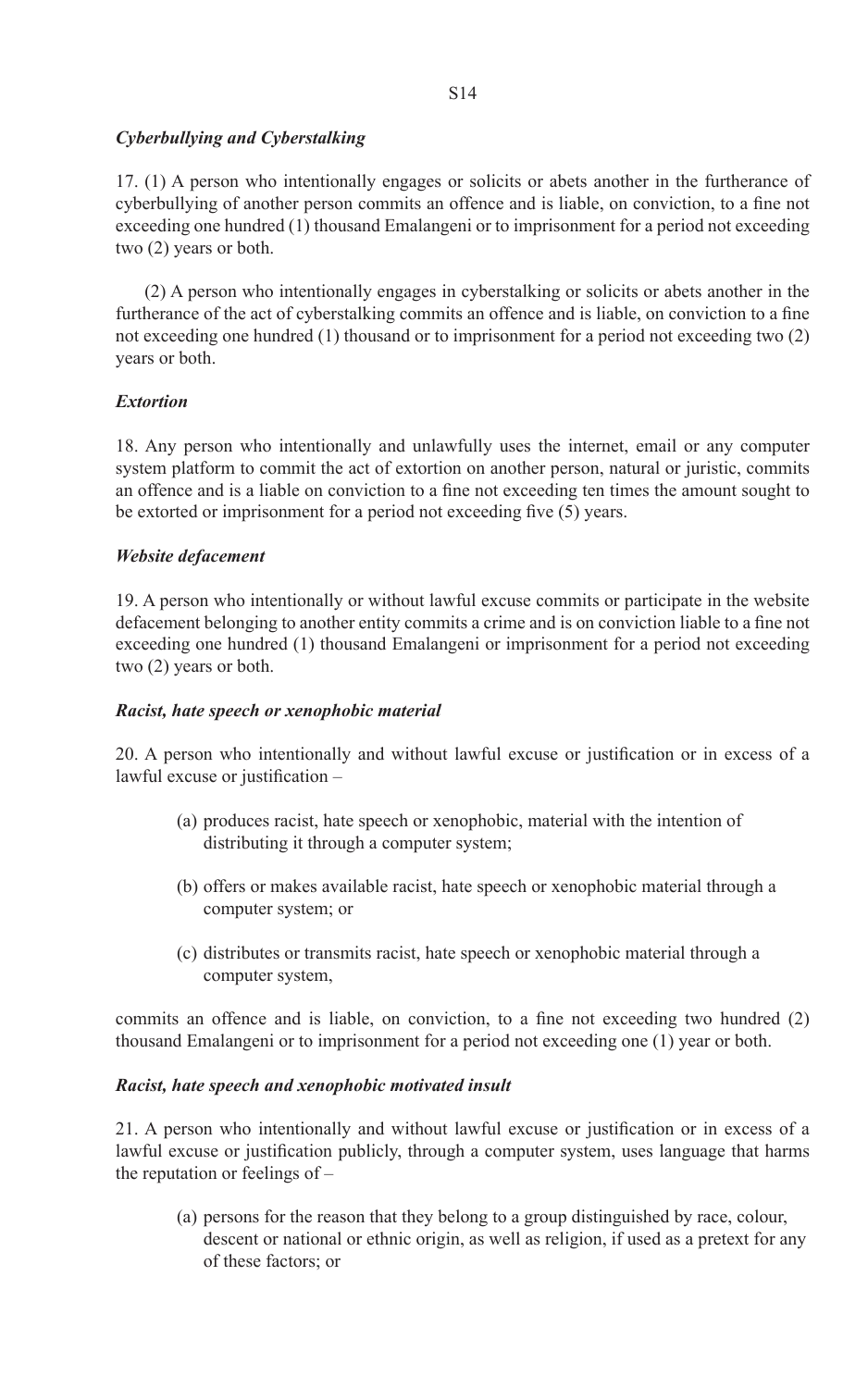(b) a group of persons which is distinguished by any of these characteristics,

commits an offence and is liable, on conviction, to a fine not exceeding one hundred (1) thousand Emalangeni or to imprisonment for a period not exceeding one (1) year or both.

# *Genocide and crimes against humanity*

22. A person who intentionally and without lawful excuse or justification or in excess of a lawful excuse or justification distributes or otherwise makes available, through a computer system to the public or to another person, material which denies, grossly minimises, approves or justifies acts constituting genocide or crimes against humanity that aids, induces or incites others to commit such acts, or incites, instigates, commands, or procures any other person to commit genocide or crimes against humanity, commits an offence and is liable, on conviction, to a fine not exceeding five (5) million Emalangeni or to imprisonment for a period not exceeding twenty (20) years or both.

# *Trafficking in humans, endangered species or illegal merchandise*

23. A person who without justification or lawful excuse participates in the trafficking of humans, endangered animals, protected plants or any goods that he is not authorised to, using electronic or online methods commits an offence and is liable on conviction to a fine not exceeding one hundred (1) thousand Emalangeni or imprisonment for a period not exceeding five (5) years or both.

# *Spam or Spamming*

24.  $(1)$  A person who intentionally and without lawful excuse or justification –

- (a) initiates the transmission of spam messages from or through a computer system;
- (b) uses a hidden or disguised computer system to relay or retransmit multiple electronic mail messages, with the intention to deceive or mislead users, or any electronic mail or internet service provider, as to the origin of such messages; or
- (c) materially falsifies header information in multiple electronic mail messages and intentionally initiates the transmission of such messages,

commits an offence and is liable, on conviction, to a fine not exceeding one hundred (1) thousand Emalangeni or to imprisonment for a period not exceeding two (2) years or both.

- (2) It shall not be an offence under this section where
	- (a) the transmission of multiple electronic mail messages from, or through such computer system was done within a customer or business relationship; or
	- (b) the recipient of such electronic mail messages has not opted out of the business or customer relationship.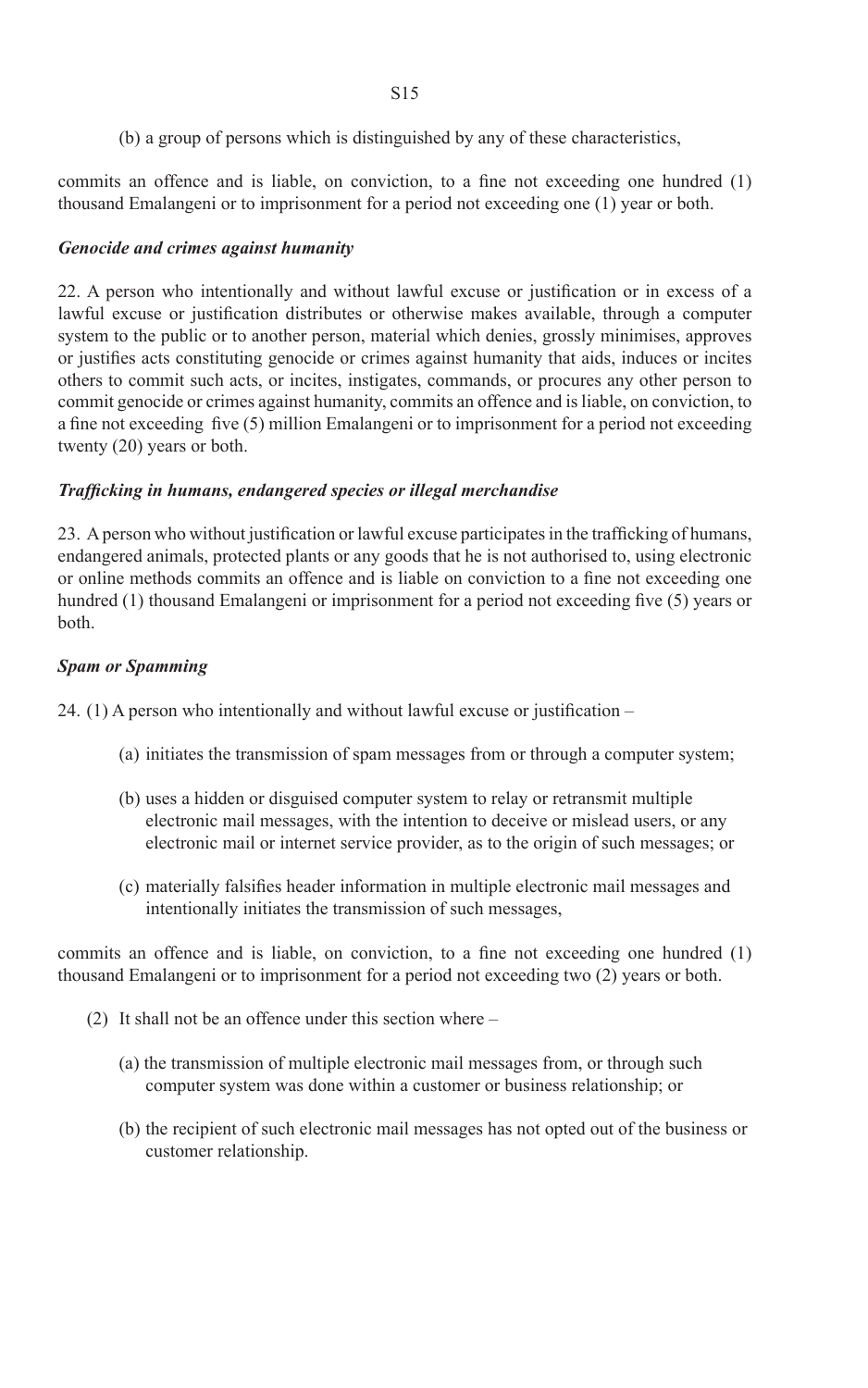#### *Denial of service and botnets*

25. (1) Any person who, remotely or otherwise takes illegal control of a computer system in a network or an entire network of computer systems or network components, partially or fully, commits an offence and is liable on conviction to a fine not exceeding five (5) million Emalangeni or imprisonment for a period not exceeding ten (10) years or both.

 (2) Any person who intentionally, without justification causes or launches an attack with data traffic on a computer system or network so as to overwhelm the network resources, resulting in slowed or denied service, commits an offence and is liable on conviction to a fine not exceeding five (5) million Emalangeni or imprisonment for a period not exceeding ten (10) years or both.

#### *Disclosure of details of an investigation*

26. A service provider who receives an order related to a criminal investigation that explicitly stipulates that confidentiality is to be maintained or such obligation is stated by law, and intentionally and without lawful excuse or justification or in excess of a lawful excuse or justification discloses –

- (a) the fact that an order has been made;
- (b) anything done under the order; or
- (c) any data collected or recorded under the order,

commits an offence and is liable on conviction to a fine not exceeding one hundred (1) thousand Emalangeni or to imprisonment for a period not exceeding two (2) years or both.

#### *Failure to permit assistance*

27. A person who intentionally fails, without lawful excuse or justification, or in excess of a lawful excuse or justification to permit or assist a person based on an order specified in sections 29 to 31, commits an offence and is liable on conviction to a fine not exceeding one hundred (1) thousand Emalangeni or to imprisonment for a period not exceeding two (2) years or both.

#### *Harassment utilising means of electronic communication*

28. A person who intentionally and without lawful excuse or justification or in excess of a lawful excuse or justification initiates any electronic communication, with the intention to coerce, intimidate, insult, harass, or cause emotional distress to a person, using a computer system, to support hostile behaviour, commits an offence and is liable, on conviction, to a fine not exceeding one hundred (1) thousand Emalangeni or to imprisonment for a period not exceeding five (5) years or both.

# *Violation of intellectual property rights*

29. Any person who uses any computer or electronic device to violate any intellectual property rights protected under any law or treaty applicable to intellectual property rights in the Kingdom of Eswatini, commits an offence under this Act and shall be liable on conviction, in addition to any penalty or relief provided under the intellectual property law in question, to a fine not exceeding one hundred (1) thousand Emalangeni or to imprisonment for a period not exceeding three (3) years or both.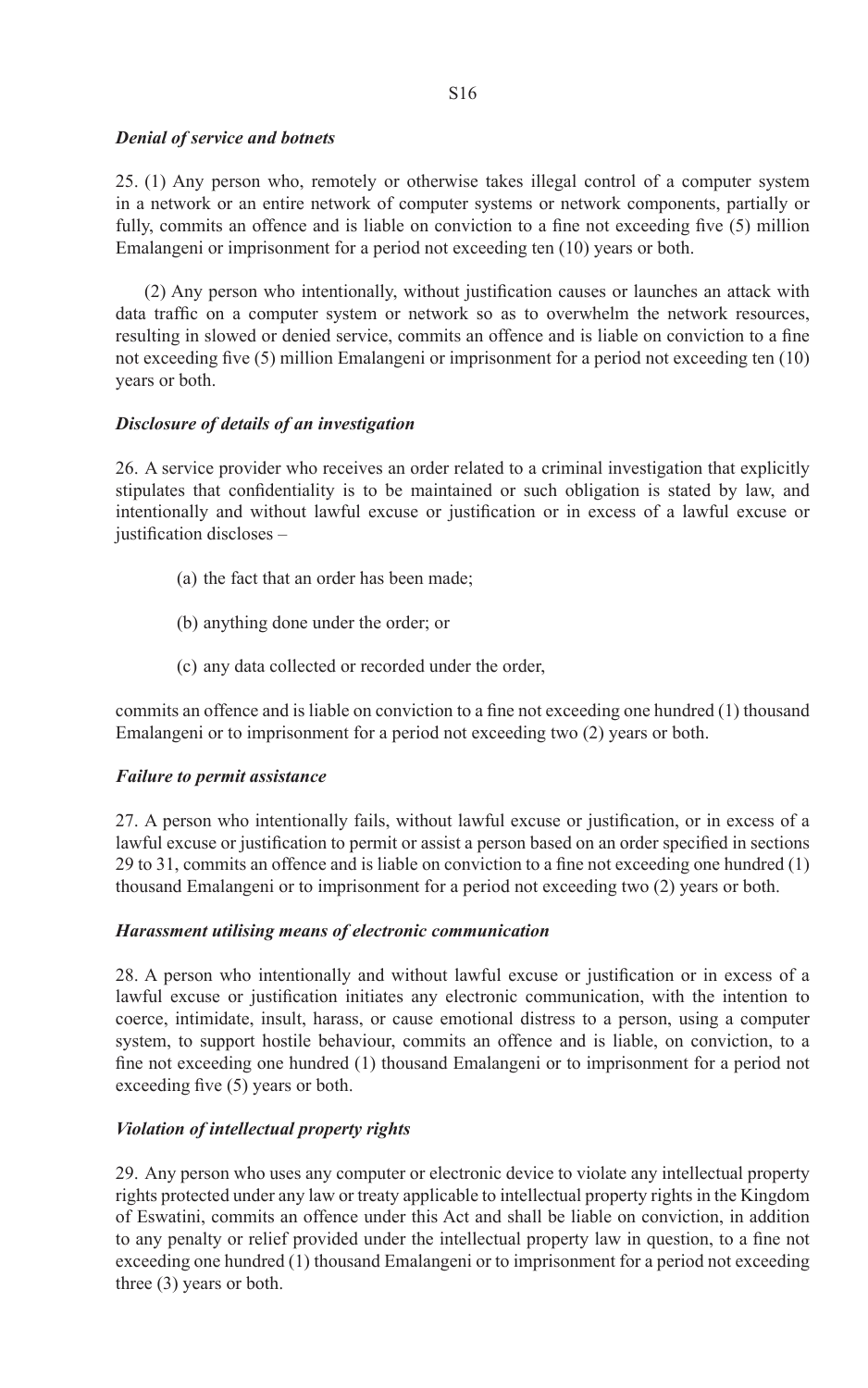#### *Attempting, abetting or conspiring*

30. (1) Any person who attempts to commit any offence under this Act, or aids, abets or does any act preparatory to or in furtherance of the commission of an offence under this Act; or conspires with another to commit any offence under this Act, commits an offence and is liable, on conviction, to the penalty provided for that offence under this Act.

2. For the purposes of this section, "attempt" shall have the meaning ascribed to it under the Criminal Procedure and Evidence Act, 1938.

#### **PART III EXTRA TERRITORIAL JURISDICTION**

#### *Extra territorial jurisdiction*

31. (1) The courts in the Kingdom of Eswatini shall have jurisdiction to try any offence under this Act where an act or omission constituting an offence under this Act has been committed wholly or in part –

- (a) within the territory of the Kingdom of Eswatini;
- (b) on an aircraft or vessel registered in the Kingdom of Eswatini;
- (c) by a national of the Kingdom of Eswatini outside the territory of the Kingdom of Eswatini, if the person's conduct would also constitute an offence under a law of the country where the offence was committed;
- (d) by a person, irrespective of the nationality or citizenship of the person, when the offence is committed within the territory of the Kingdom of Eswatini or outside the boarders of Eswatini with direct impact to the Kingdom of Eswatini; or,
- (e) using equipment, software, or data located within the Kingdom of Eswatini, regardless of the location of the person; or directed against equipment, software, or data located in the Kingdom of Eswatini regardless of the location of the person.

#### *Extradition and mutual legal assistance*

32. Any offence under the provisions of this Act shall be considered to be an extraditable crime for which extradition and or mutual legal assistance may be granted or obtained under the applicable laws of Eswatini.

#### **PART IV PROCEDURAL LAW**

#### *Search and seizure*

33. (1) If a Court is satisfied on the basis of an application by a law enforcement agent supported by affidavit that there are reasonable grounds to suspect or to believe that there may be in a place a thing or computer data –

- (a) that may be material as evidence in proving an offence; or
- (b) that has been acquired by a person as a result of an offence,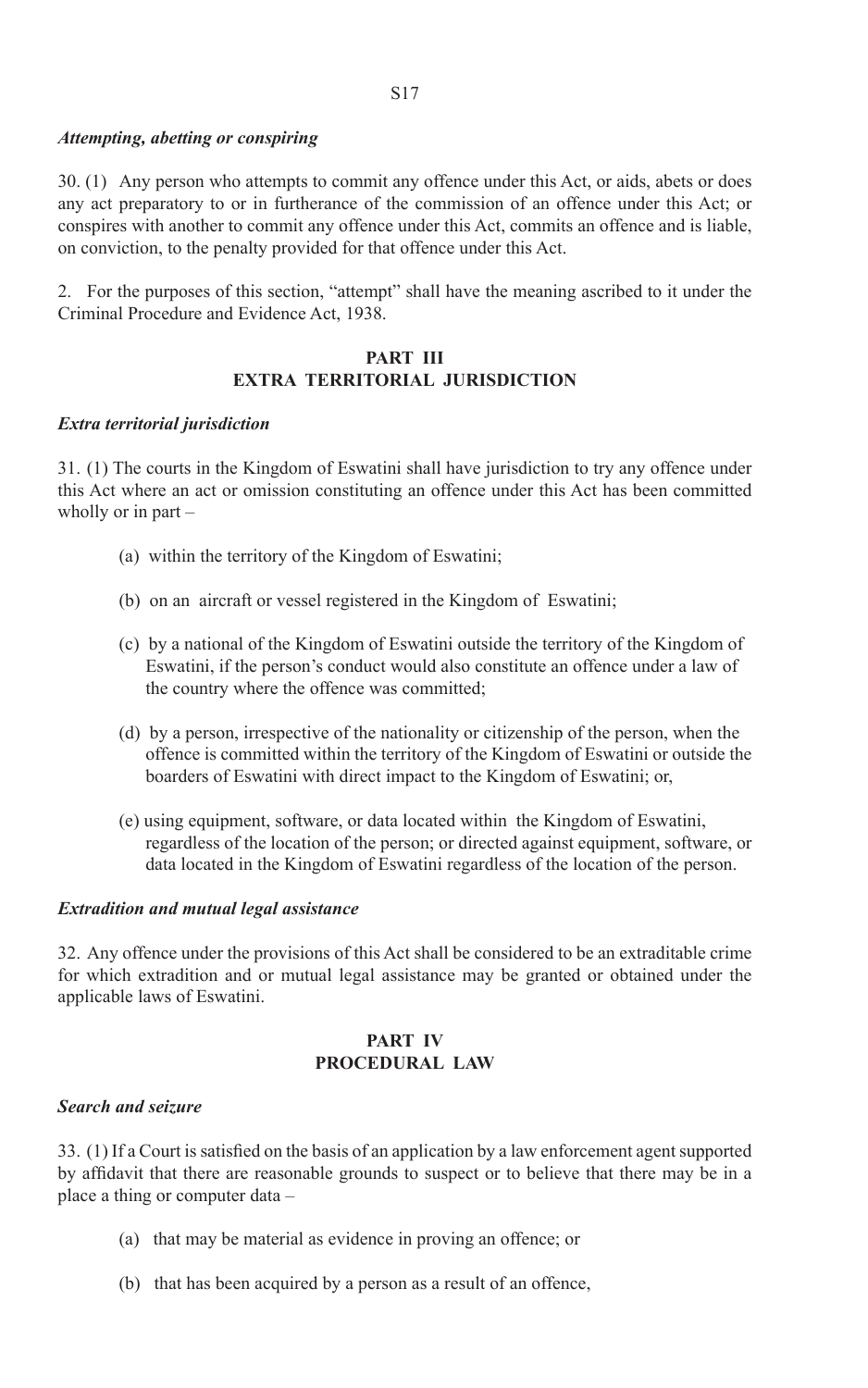the Court may issue a warrant authorizing the law enforcement agent, with any assistance that may be necessary, to enter the place to search and seize the thing or computer data, including search or similar access of –

- (i) a computer system or part of it and computer data stored therein; or
- (ii) a computer-data storage medium in which computer data may be stored in the territory of Eswatini.

(2) If a law enforcement agent undertaking a search under section 25 (1) has grounds to believe that the data sought is stored in another computer system or part of it in another territory, and that data is lawfully accessible from or available to the initial system, the law enforcement agent may expeditiously extend the search or similar accessing of the other system.

(3) A law enforcement agent undertaking a search is empowered to seize or secure computer data accessed under sub-sections (1) or (2).

#### *Assistance*

34. (1) If a Court is satisfied on the basis of an application by a law enforcement agent, supported by affidavit that there are reasonable grounds to suspect or to believe that there may be in a place a thing or computer data –

- (a) that may be material as evidence in proving an offence; or
- (b) that has been acquired by a person as a result of an offence,

the Court may issue a warrant authorizing a law enforcement agent, with any assistance that may be necessary, from any person, who is not a suspect of a crime or otherwise excluded from an obligation to follow that order, but who has knowledge about the functioning of the computer system or measures applied to protect the computer data in the computer system that is the subject of a search under section 25.

(2) Any person, who is not a suspect of a crime or otherwise excluded from an obligation to follow such order, but who has knowledge about the functioning of the computer system or measures applied to protect the computer data in the computer system that is the subject of a search under section 25 shall permit, and assist if reasonably required and requested by the person authorized to make the search by –

- (a) providing information that enables the undertaking of measures referred to in section 25:
- (b) accessing and using a computer system or computer data storage medium to search any computer data available to or in the system;
- (c) obtaining and copying such computer data;
- (d) using equipment to make copies; and
- (e) obtaining an intelligible output from a computer system in such a format that is admissible for the purposes of legal proceedings.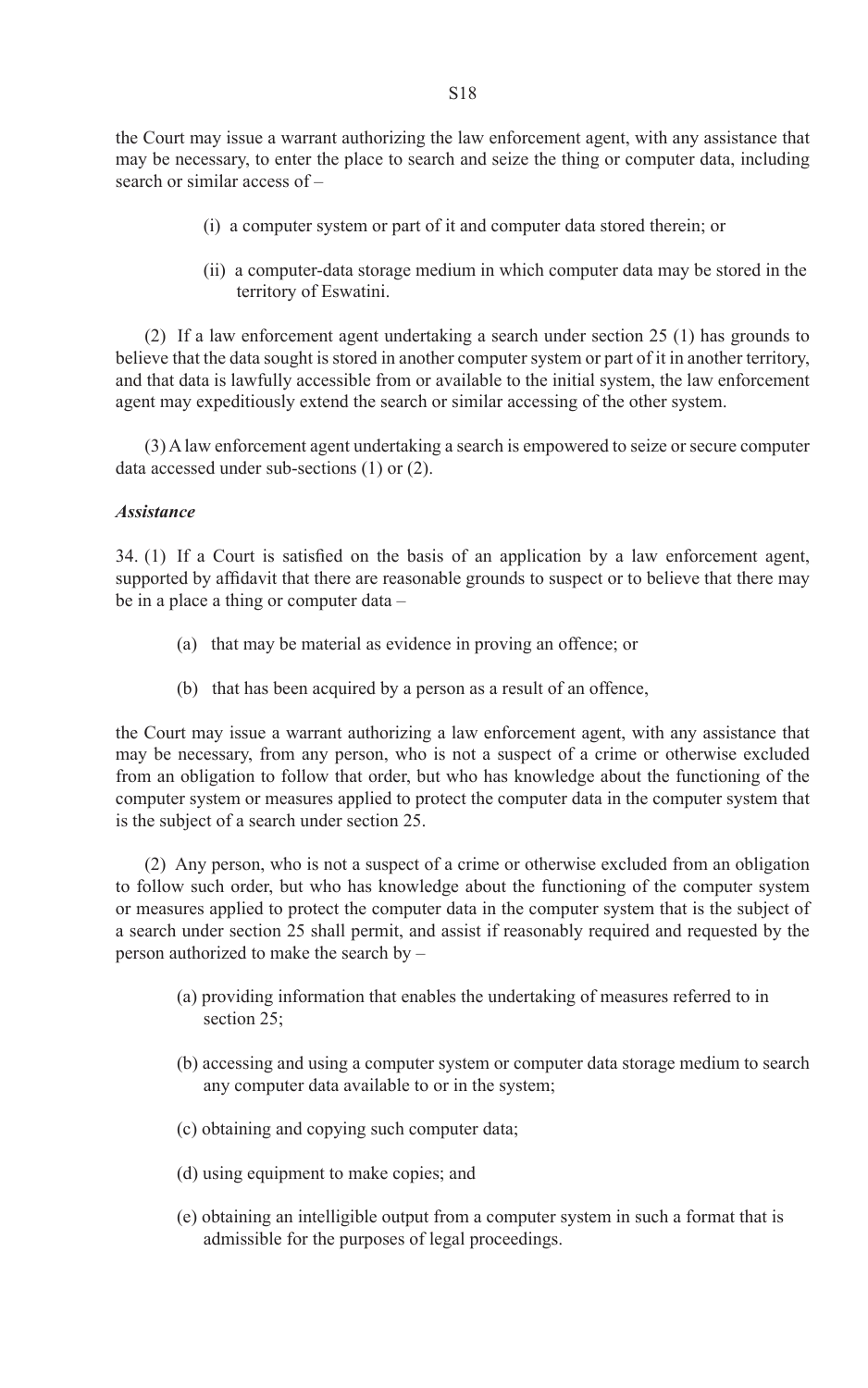#### *Production order*

35. If a Court is satisfied on the basis of an application by a law enforcement officer or police officer that specified computer data, or a printout or other information, is reasonably required for the purpose of a criminal investigation or criminal proceedings, the Court may order that –

- (a) a person in the territory of Eswatini in control of a computer system produce from the system specified computer data or a printout or other intelligible output of that data; or
- (b) a service provider in Eswatini to produce information about persons who subscribe to or otherwise use the service.

#### *Expedited preservation of traffic data*

36. (1) If law enforcement agent is satisfied that there are grounds to believe that computer data that is reasonably required for the purposes of a criminal investigation is particularly vulnerable to loss or modification, the law enforcement agent may, by written notice given to a person in control of the computer data, require the person to ensure that the data specified in the notice be preserved for a period of up to twenty eight (28) days as specified in the notice.

(2) The period specified in subsection  $(1)$  may be extended beyond twenty eight (28) days if, on an application the Court authorizes an extension for a further specified period of time.

#### *Partial disclosure of traffic data*

37. If a law enforcement agent is satisfied that computer data is reasonably required for the purposes of a criminal investigation, a law enforcement agent may, by written notice given to a person in control of the computer system, require the person to disclose relevant traffic data about a specified communications to identify the service provider; or the path through which a communication was transmitted.

#### *Collection of traffic data*

 $38.$  (1) If a Court is satisfied on the basis of an application by a law enforcement agent, supported by affidavit that there are reasonable grounds to suspect or believe that traffic data associated with a specified communication is reasonably required for the purposes of a criminal investigation, the Court may order a person in control of that data to –

- (a) collect or record traffic data associated with a specified communication during a specified period; or
- (b) permit and assist a specified police officer to collect or record that data.

(2) If a Court is satisfied on the basis of an application by a law enforcement agent, supported by affidavit that there are reasonable grounds to suspect or believe that traffic data is reasonably required for the purposes of a criminal investigation, the Court may authorize the law enforcement agent to collect or record traffic data associated with a specified communication during a specified period through application of technical means.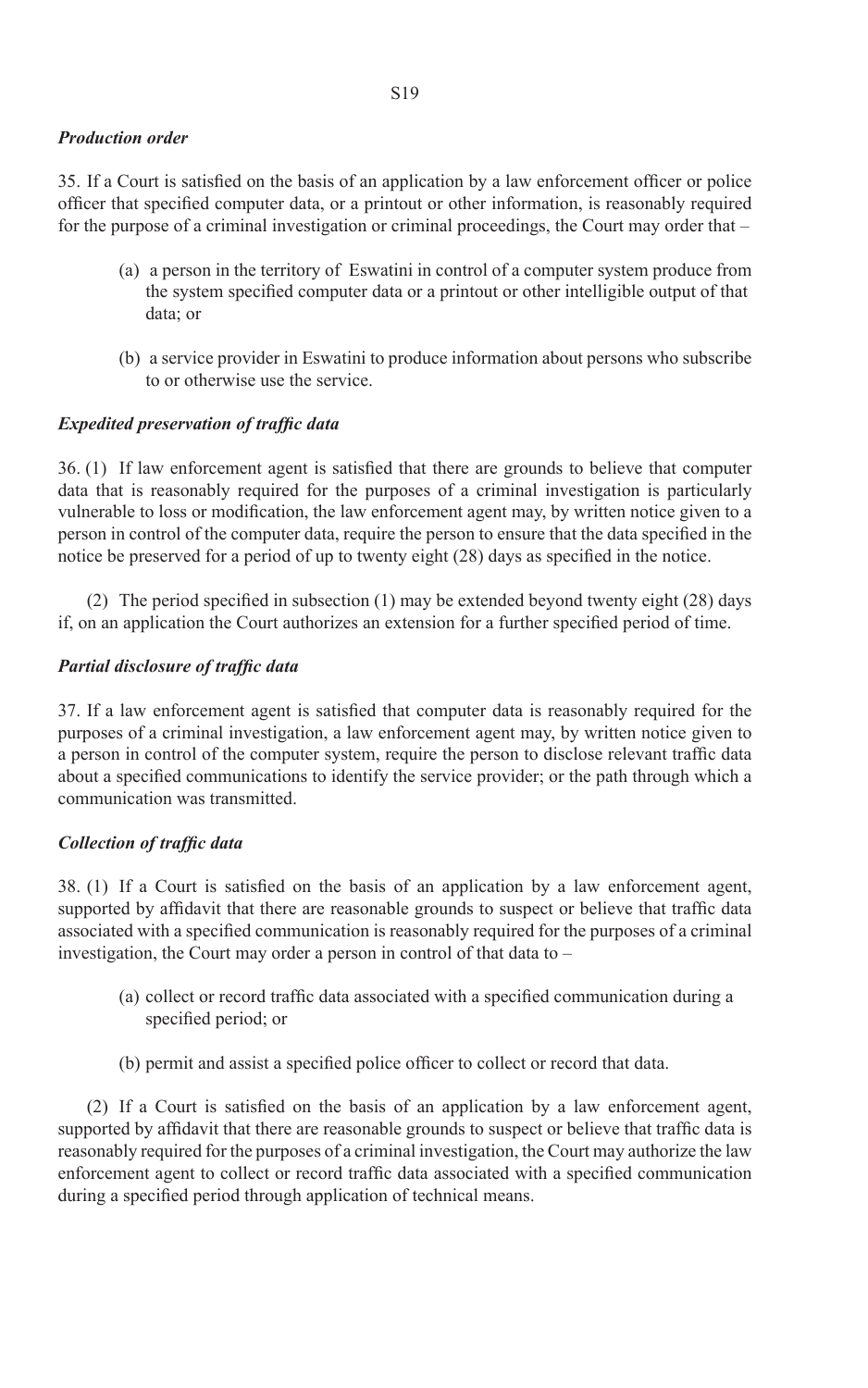#### *Interception of content data*

 $39.$  (1) If a Court is satisfied on the basis of an application by a law enforcement agent, supported by affidavit that there are reasonable grounds to suspect or believe that the content of electronic communications is reasonably required for the purposes of a criminal investigation, the Court may –

- (a) order a service provider whose service is available in Eswatini through application of technical means, to collect or record or to permit or assist competent authorities with the collection or recording of content data associated with specified communications transmitted by means of a computer system; or
- (b) authorize a law enforcement agent to collect or record that data through application of technical means.

#### *Forensic tool*

40. (1) If a Court is satisfied on the basis of an application by a law enforcement agent, supported by affidavit that in an investigation concerning an offence listed in subsection 10, there are reasonable grounds to believe that essential evidence cannot be collected by applying other instruments listed in this Part, but is reasonably required for the purposes of a criminal investigation, the Court may authorize a law enforcement agent to use a remote, or otherwise, forensic tool with the specific task required for the investigation and install it on the suspect's computer system in order to collect the relevant evidence.

- (2) The application under subsection (1) shall contain the following information
	- (a) the suspect of the offence, if available with name and address if available;
	- (b) description of the targeted computer system;
	- (c) description of the intended measure, extent and duration of the utilization;
	- (d) reasons for the necessity of the utilization.

(3) It shall be a condition of the authorisation that such investigation shall ensure that modifications to the computer system of the suspect are limited to those modifications essential for the investigation and that any changes if possible can be undone after the end of the investigation.

- (4) During the investigation, it shall be necessary to log
	- (a) the technical means used and time and date of the application;
	- (b) the identification of the computer system and details of the modifications undertaken within the investigation; and
	- (c) any information obtained.

(5) Information obtained by the use of such tool shall be protected against any modification, unauthorized deletion and unauthorized access.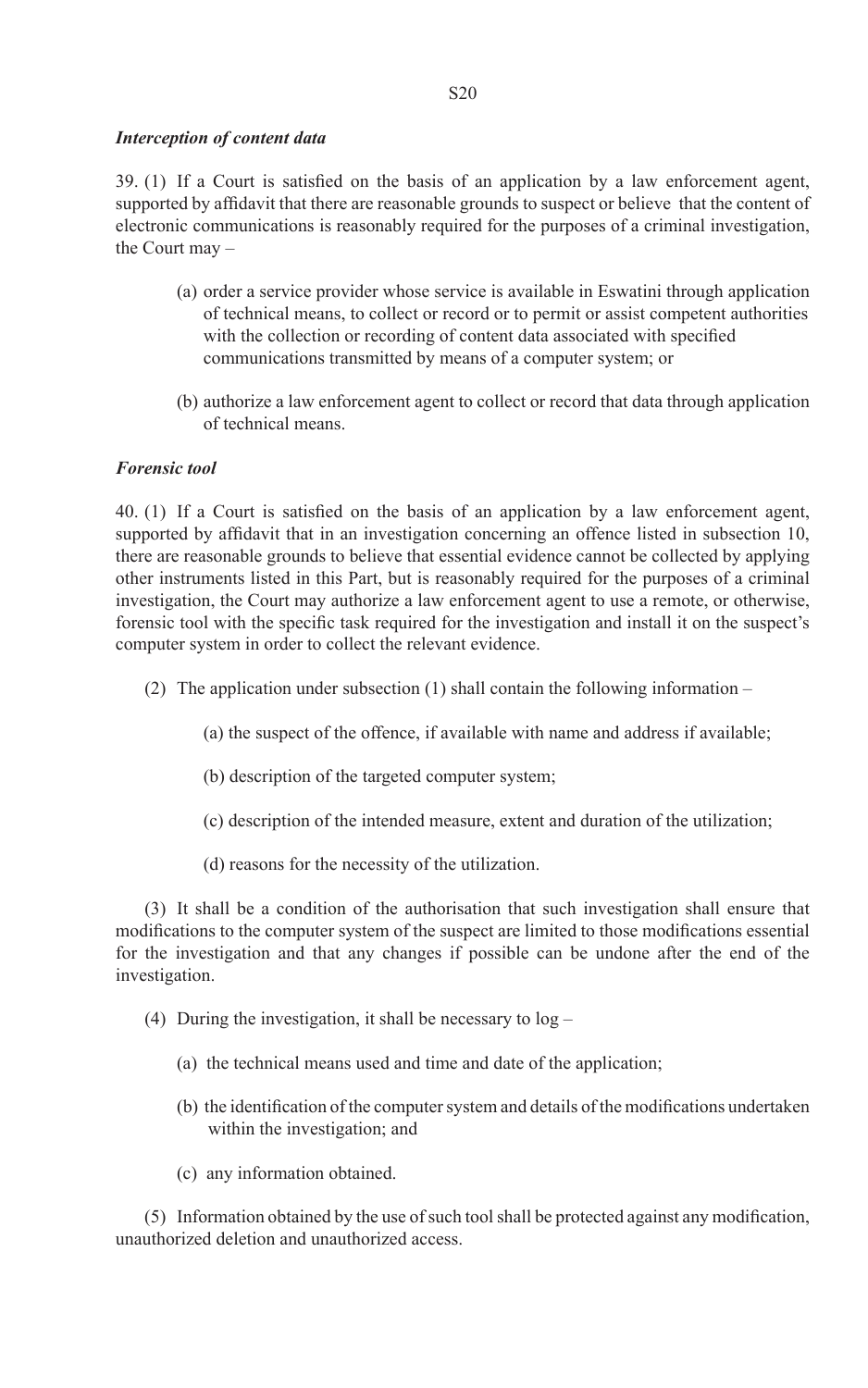$(6)$  The duration of authorization shall be limited to 3 months, renewable on justifiable grounds, and where the conditions of the authorization are no longer met, the action taken shall be stopped immediately.

 (7) The authorization to install the tool shall include remotely accessing the suspect's computer system.

(8) Where the installation process requires physical access to a place, the requirements of section 25 shall be fulfilled.

(9) A law enforcement agent may, pursuant to the order of a court granted under subsection (1) request that a service provider support the installation process.

 $(10)$  The offences where subsection  $(1)$  is applicable include –

(a) murder or treason;

 (b) kidnapping or abduction or human trafficking or child pornography or grooming;

(c) money laundering;

(d) producing, manufacturing, supplying or otherwise dealing in any dangerous drug;

(e) importing or exporting a harmful drug;

 (f) importing, exporting or trans-shipping any firearm or ammunition;

 (g) manufacture of, or dealing, in firearms or ammunition, or explosives;

 (h) illegal possession of a prohibited weapon or any other firearm or ammunition;

(i) an offence under the Prevention of Corruption Act, 2006;

(j) arson;

(k) hijacking and terrorism offences; or

 (l) attempting or conspiring to commit, or aiding, abetting, or procuring the commission of, an offence falling within any of the preceding paragraphs.

#### **PART V LIABILITY**

#### *No monitoring obligation*

41. When providing the services under this Part –

(1) A service provider shall have no general obligation to monitor the data which it transmits or stores; or actively seek facts or circumstances indicating an unlawful activity.

(2) The Minister may, subject to the provisions of any other law, prescribe procedures for service providers to –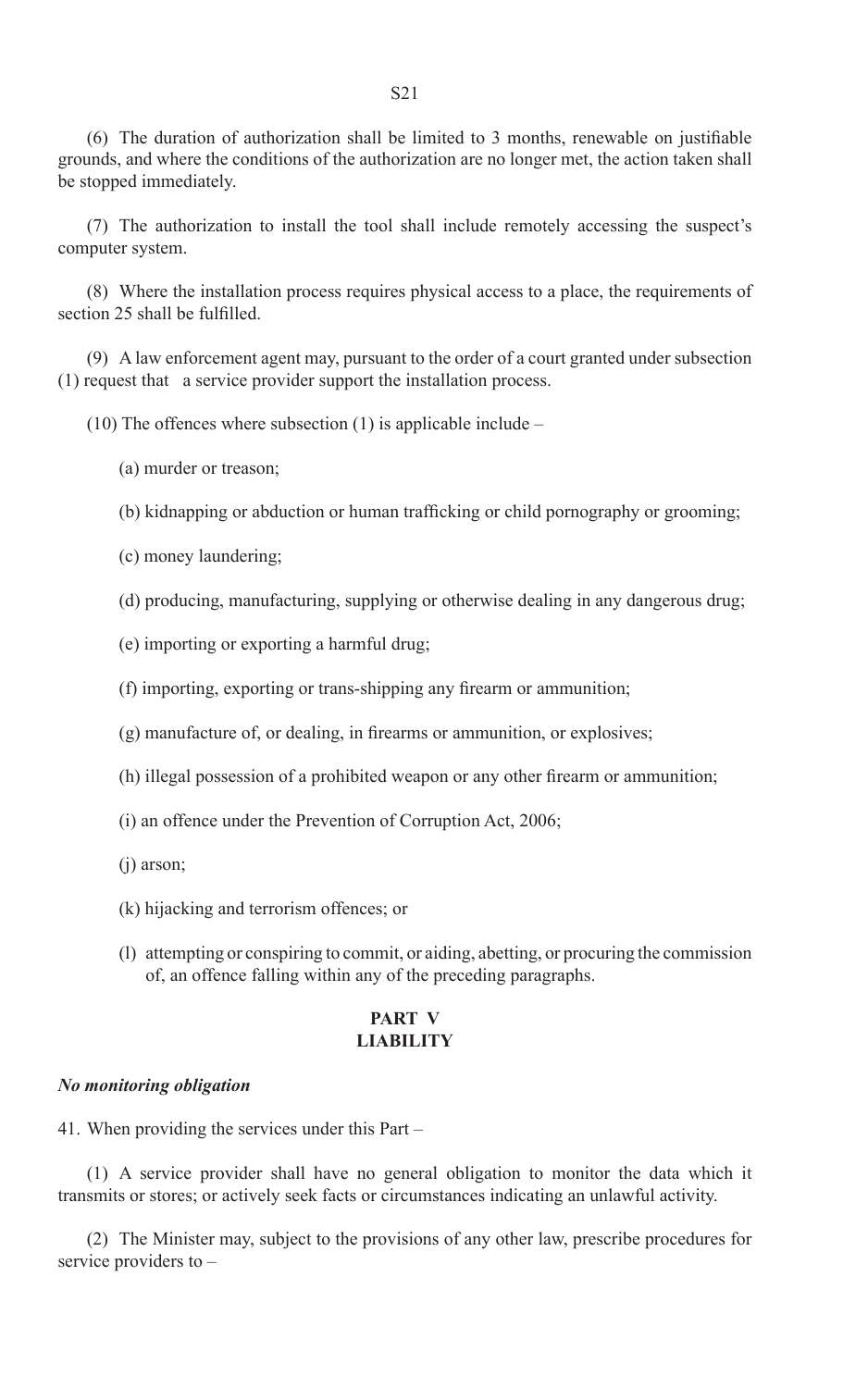- (a) inform the competent public authorities of alleged illegal activities undertaken or information provided by recipients of their service; and
- (b) communicate to the competent authorities, at their request, information enabling the identification of recipients of their service.

#### *Access provider*

42. (1) An access provider shall not be criminally liable for providing access and transmitting information if the access provider –

- (a) does not initiate the transmission;
- (b) does not select the receiver of the transmission; or
- (c) does not select or modify the information contained in the transmission.

(2) The acts of transmission and provision of access referred to in subsection (1) include the automatic, intermediate and transient storage of the information transmitted in so far as this takes place for the sole purpose of carrying out the transmission in the communication network, and provided that the information is not stored for any period longer than is reasonably necessary for the transmission.

#### *Hosting provider*

43. (1) A hosting provider shall not be criminally liable for the information stored at the request of a user of the service, if –

- (a) the hosting provider expeditiously removes or disables access to the information after receiving an order from any public authority or court to remove specific illegal information stored; or
- (b) the hosting provider, upon obtaining knowledge or awareness about specific illegal information stored, by other ways than an order from a public authority, expeditiously informs the Commission to enable them to evaluate the nature of the information and if necessary issue an order to remove the content.

(2) Subsection (1) shall not apply when the user of the service is acting under the authority or the control of the hosting provider.

(3) Where the hosting provider removes the content after receiving an order pursuant to sub-section (1) liability shall not arise from contractual obligations with its customer to ensure the availability of the service.

#### *Caching provider*

44. A caching provider shall not be criminally liable for the automatic, intermediate and temporary storage of information, performed for the sole purpose of making more efficient the information's onward transmission to other users of the service upon their request, if –

- (a) the caching provider does not modify the information;
- (b) the caching provider complies with conditions of access to the information;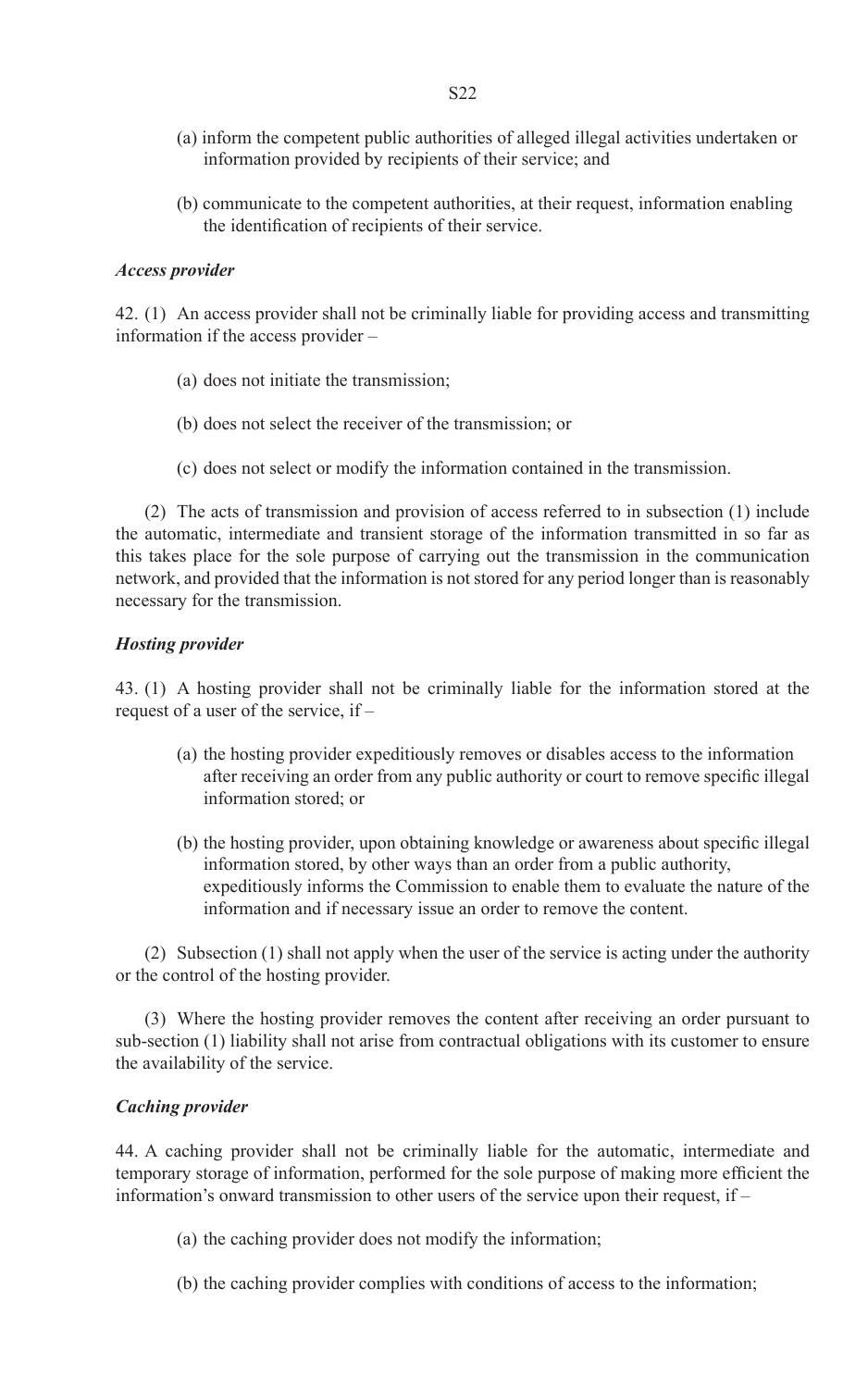- (c) the caching provider complies with rules regarding the updating of the information, manner widely recognised and used by industry;
- (d) the caching provider does not interfere with the lawful use of technology, widely recognised and used by industry, to obtain data on the use of the information; and
- (e) the caching provider acts expeditiously to remove or to disable access to the information it has stored upon obtaining actual knowledge of the fact that the information at the initial source of the transmission has been removed from the network, or access to it has been disabled, or that a court or other relevant authority has ordered such removal or disablement.

#### *Hyperlinks provider*

45. An Internet service provider who enables access to information provided by a third party by providing an electronic hyperlink shall not be liable for the information where the Internet service provider –

- (a) expeditiously removes or disables access to the information after receiving an order from any public authority or court to remove the link; or
- (b) upon obtaining knowledge or awareness about specific illegal information stored by other ways than an order from a public authority, expeditiously informs the relevant authority to enable them to evaluate the nature of the information and if necessary issue an order to remove the content.

#### *Search engine provider*

46. (1) A service provider who makes or operates a search engine that either automatically or based on entries by others, creates an index of Internet-related content or makes available electronic tools to search for information provided by a third party is not liable for search results if that provider –

- (a) does not initiate the transmission;
- (b) does not select the receiver of the transmission; or
- (c) does not select or modify the information contained in the transmission.

#### **PART VI GENERAL PROVISIONS**

#### *Limitation of Liability*

47. Neither the State, members of the Commission nor any public officer or employee shall be liable in respect of the performance of any act or any omission where that act or omission was done in good faith and without gross negligence in accordance with the provisions of this Act.

#### *Forfeiture of assets*

48. (1) The Court in imposing sentence on any person who is convicted of an offence under this Act may also order that the convicted person forfeits to the State –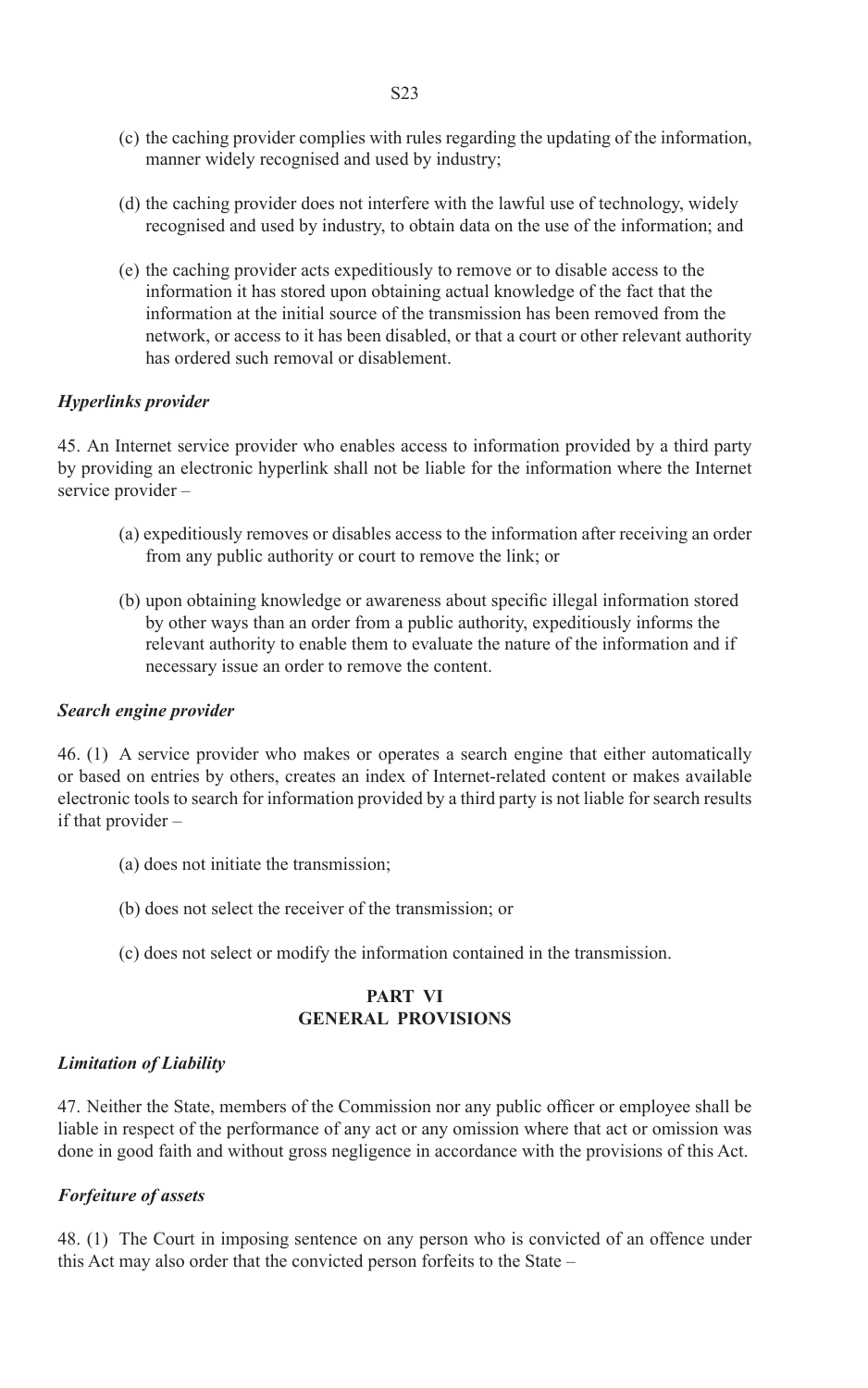- (a) any asset, money or property (whether real or personal) constituting or traceable to the proceeds of the offence; and
- (b) any computer, equipment, software or other technology used or intended to be used to commit or to facilitate the commission of the offence.

(2) Any person convicted of an offence under this Act shall forfeit the passport or international travelling document to the State until the person has paid the fines or served the sentence imposed.

- (3) Notwithstanding subsection (2), the court may
	- (a) for the purposes of allowing the convicted person to travel abroad for medical treatment;
	- (b) in the interest of the public; and
	- (c) upon application,

grant an order that the passport or travelling document of the convicted person be released to that person.

#### *General provision on cybercrimes*

49. Except as provided for in this Act, any offence under any Act which is committed in whole or in part through the use of a computer, electronic device or in electronic form is deemed to have been committed under that Act and the provisions of that Act shall apply with the necessary modification to the person who commits the offence.

#### *Offence by body corporate and un incorporate*

50. If a body corporate or un incorporate is convicted of an offence under this Act, every person who -

- (a) is a director of, or is otherwise connected with the management of the body corporate or un-incorporate;
- (b) is in the management of the body corporate or un-incorporate; and
- (c) knowingly authorised or permitted or condoned the act or omission constituting the offence,

shall be deemed to have committed the same offence and may be proceeded against and punished accordingly.

#### *Admissibility of evidence*

51. (1) The best evidence rule in respect of an electronic record is satisfied-

 (a) on proof of the integrity of the electronic records system in or by which the data contained in the electronic record was recorded or stored; or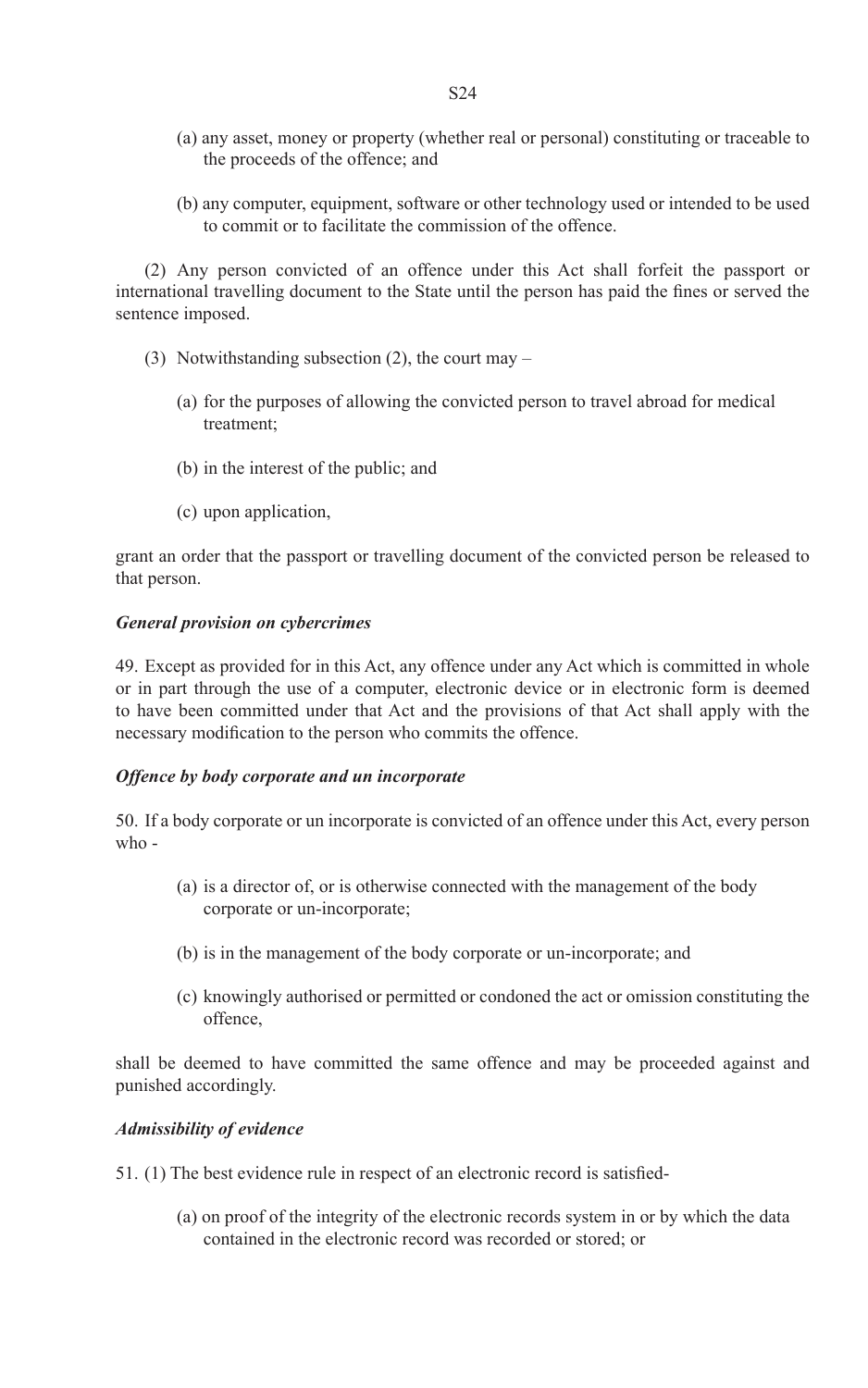(b) if the electronic record contains a secure electronic signature that was added when the electronic record was first generated in its final form and that can be used to verify that the electronic record has not been changed since that time.

(2) Notwithstanding subsection (1), in the absence of evidence to the contrary, an electronic record in the form of a printout satisfies the best evidence rule if, in any legal proceedings, the printout has been manifestly and consistently acted on, relied on or used as a record of the information recorded or stored in the printout

as evidence has the burden of proving its authenticity by giving evidence capable of supporting a finding that the electronic record is that which the person purports it to be.

#### *Powers of the Commission to Regulate Cybersecurity*

52. The Commission shall have the powers to regulate and coordinate matters of cybersecurity and enforce standards applicable to the security of the critical information infrastructures.

#### *Establishment of the Cybersecurity Advisory Council*

53. The Prime Minister may, by notice in the Gazette or Government website establish a National Cybersecurity Advisory Council not exceeding fifteen (15) members, coming from a cross section of stakeholders including information communication and technology, legal, finance, education, business, civil society, defence, police, international cooperation, national security, the Commission serving as the secretariat.

#### *Ad Hoc Committees*

54. The Minister may establish ad-hoc committees at any time to deal with specific tasks at any given time when there is a need.

#### *Compensation*

55. The court may order the guilty party to compensate their victims to the value of damage or loss suffered on any crime committed in this Act.

#### *Regulations*

56. (1) The Minister may, in consultation with the Commission make regulations regarding any matter which by this Act is required or permitted to be prescribed or which is necessary or expedient to be prescribed for carrying out or giving effect to the provisions of this Act and may include regulations on –

- (a) interception of computer data communication including but not limited to the security, functional and technical requirements for interception;
- (b) the declaration of critical information infrastructure, including but not limited to, the identification, securing the integrity and authenticity of, registration, and other procedures relating to critical information infrastructure;
- (c) the liability of access providers which may include the security, functional and technical requirements for the purposes of Part VI of this Act.